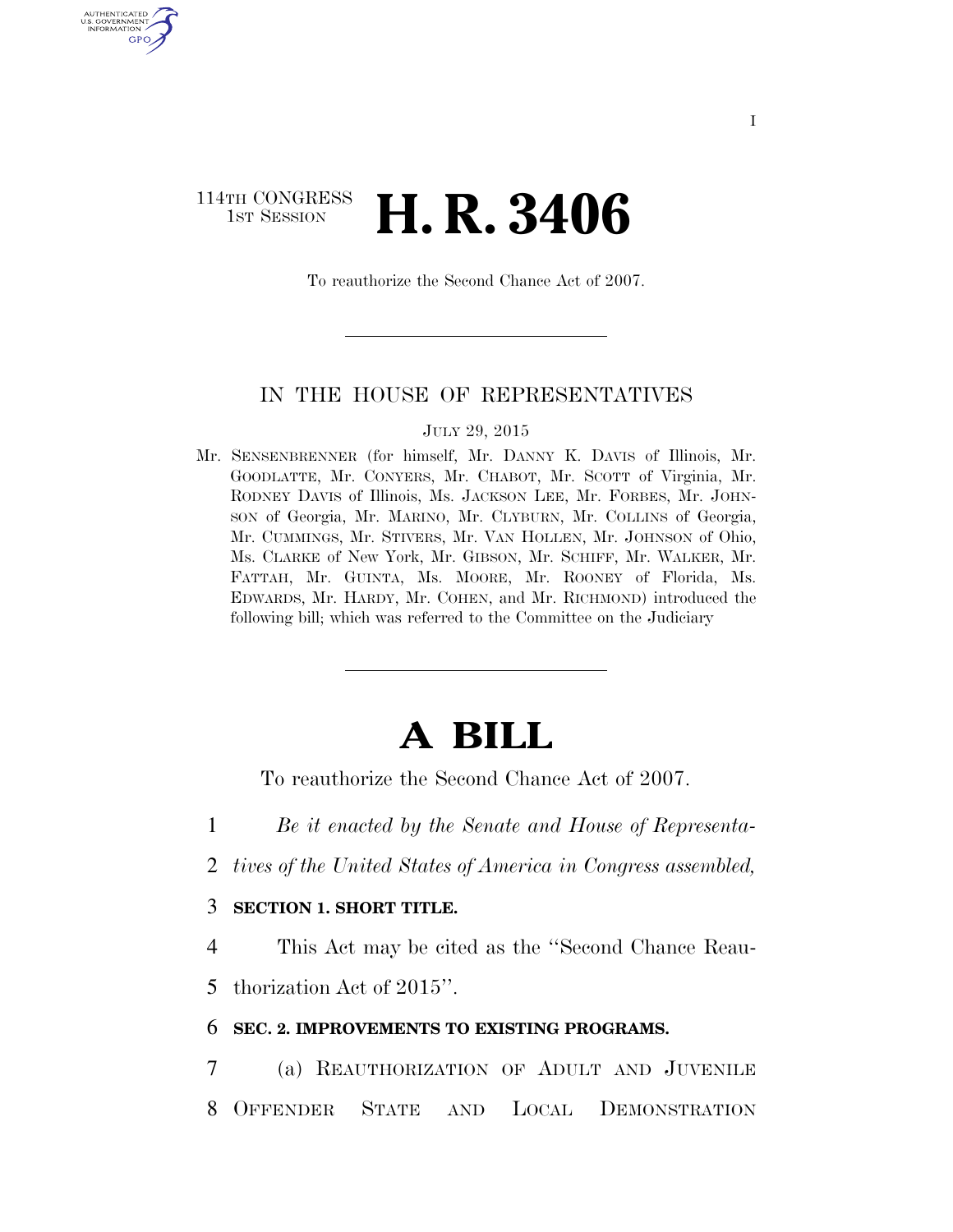PROJECTS.—Section 2976 of title I of the Omnibus Crime Control and Safe Streets Act of 1968 (42 U.S.C. 3797w) is amended—

 (1) by striking subsection (a) and inserting the following:

 ''(a) GRANT AUTHORIZATION.—The Attorney Gen- eral shall make grants to States, local governments, terri- tories, or Indian tribes, or any combination thereof (in this section referred to as an 'eligible entity'), in partnership with interested persons (including Federal corrections and supervision agencies), service providers, and nonprofit or- ganizations for the purpose of strategic planning and im- plementation of adult and juvenile offender reentry projects.'';

15 (2) in subsection (b)—

16 (A) in paragraph  $(3)$ , by inserting "or re-17 entry courts," after "community,";

 (B) in paragraph (6), by striking ''and'' at the end;

 (C) in paragraph (7), by striking the pe-21 riod at the end and inserting "; and"; and (D) by adding at the end the following:  $(8)$  promoting employment opportunities con-sistent with the Transitional Jobs strategy (as de-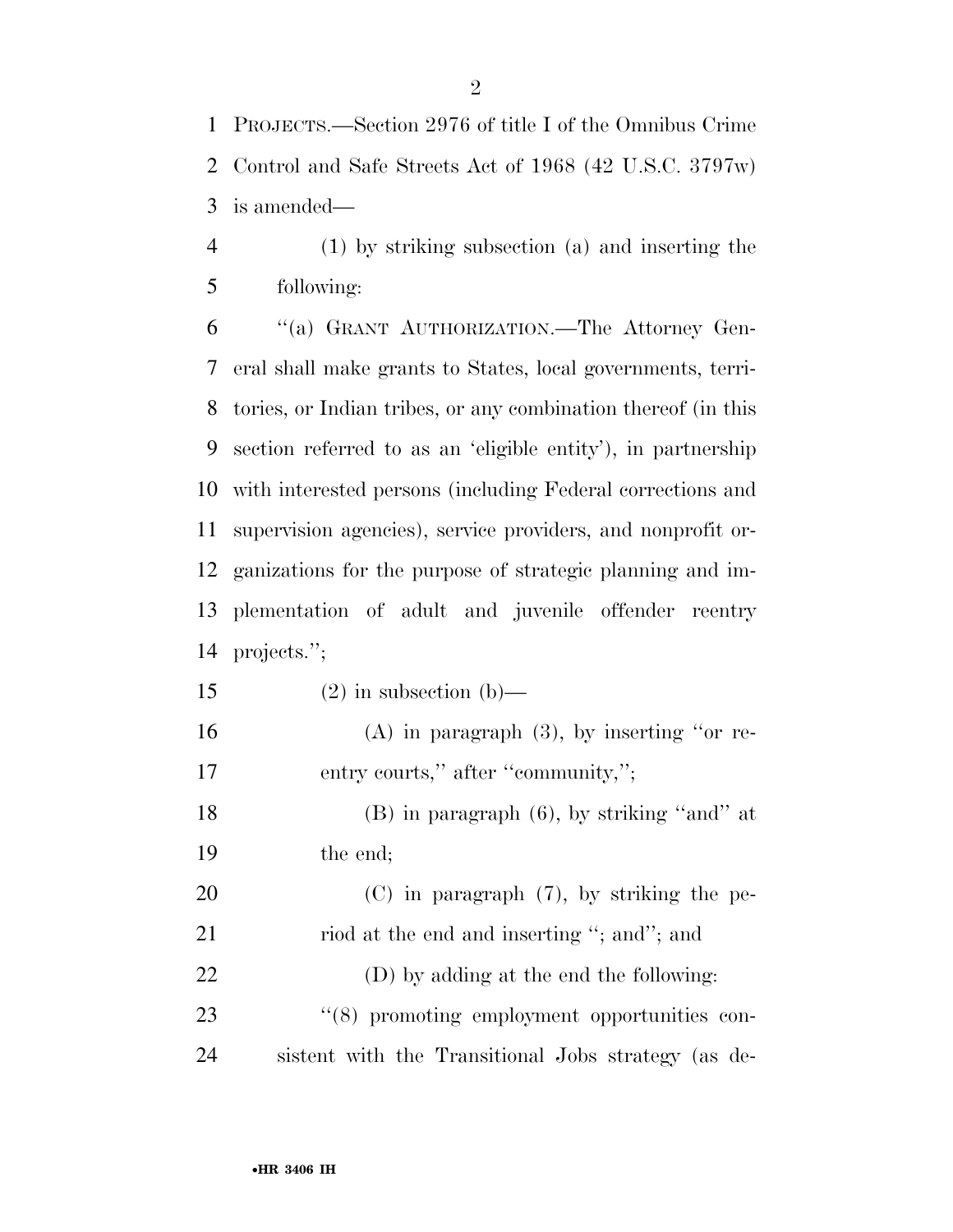| $\mathbf{1}$   | fined in section 4 of the Second Chance Act of 2007         |
|----------------|-------------------------------------------------------------|
| $\overline{2}$ | $(42 \text{ U.S.C. } 17502))$ .";                           |
| 3              | $(3)$ by striking subsections $(d)$ , $(e)$ , and $(f)$ and |
| $\overline{4}$ | inserting the following:                                    |
| 5              | COMBINED GRANT APPLICATION; PRIORITY<br>$\lq\lq (d)$        |
| 6              | CONSIDERATION.—                                             |
| 7              | "(1) IN GENERAL.—The Attorney General shall                 |
| 8              | develop a procedure to allow applicants to submit a         |
| 9              | single application for a planning grant under sub-          |
| 10             | section (e) and an implementation grant under sub-          |
| 11             | section $(f)$ .                                             |
| 12             | "(2) PRIORITY CONSIDERATION.—The Attorney                   |
| 13             | General shall give priority consideration to grant ap-      |
| 14             | plications under subsections (e) and (f) that include       |
| 15             | a commitment by the applicant to partner with a             |
| 16             | local evaluator to identify and analyze data that           |
| 17             | will-                                                       |
| 18             | $\lq\lq$ enable the grantee to target the in-               |
| 19             | tended offender population; and                             |
| 20             | "(B) serve as a baseline for purposes of                    |
| 21             | the evaluation.                                             |
| 22             | "(e) PLANNING GRANTS.—                                      |
| 23             | "(1) IN GENERAL.—Except as provided in para-                |
| 24             | graph (3), the Attorney General may make a grant            |
| 25             | to an eligible entity of not more than $$75,000$ to de-     |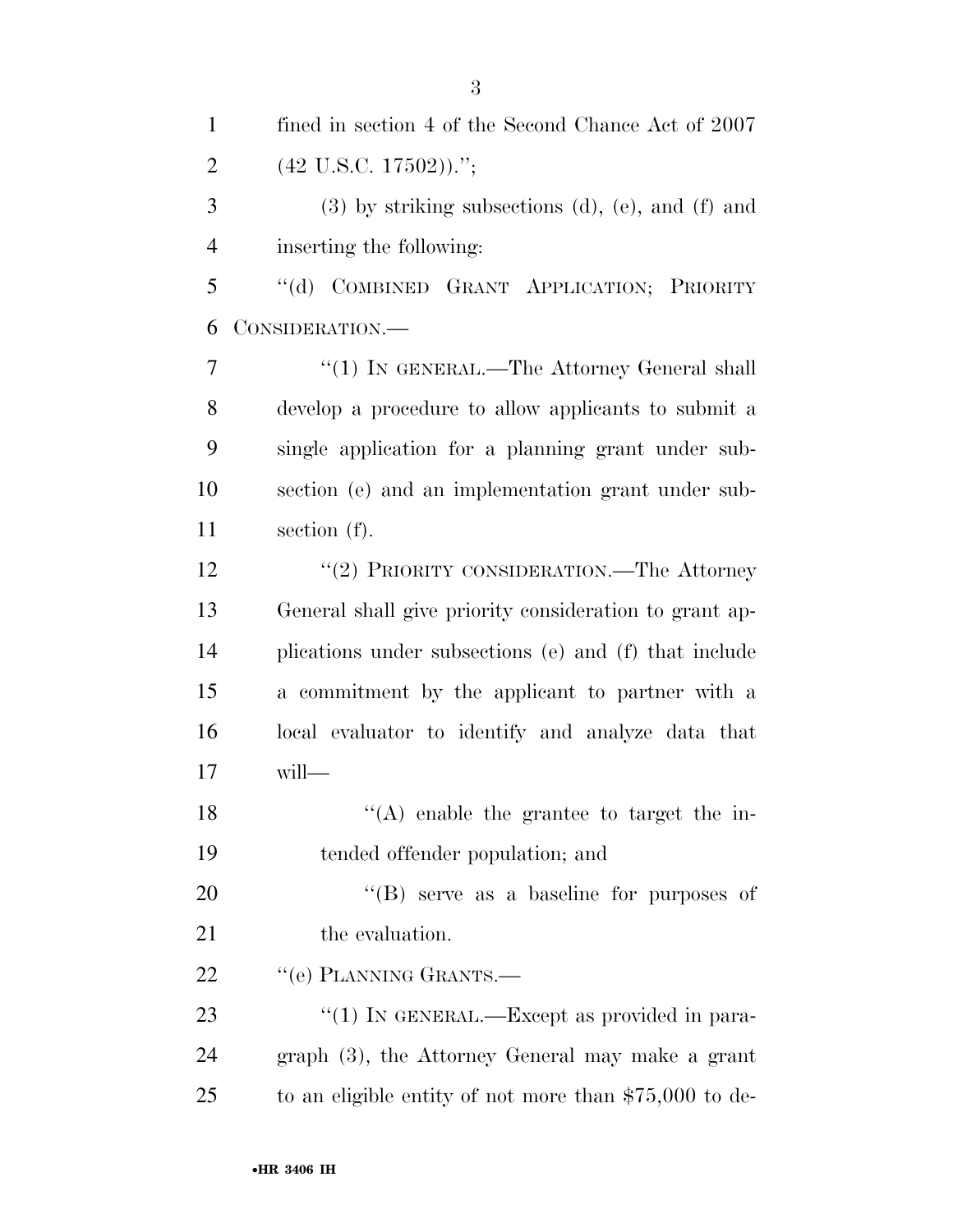| $\mathbf{1}$   | velop a strategic, collaborative plan for an adult or |
|----------------|-------------------------------------------------------|
| $\overline{2}$ | juvenile offender reentry demonstration project as    |
| 3              | described in subsection (h) that includes—            |
| $\overline{4}$ | $\lq\lq$ a budget and a budget justification;         |
| 5              | $\lq\lq (B)$ a description of the outcome meas-       |
| 6              | ures that will be used to measure the effective-      |
| 7              | ness of the program in promoting public safety        |
| 8              | and public health;                                    |
| 9              | $\lq\lq$ (C) the activities proposed;                 |
| 10             | $\lq\lq$ as schedule for completion of the ac-        |
| 11             | tivities described in subparagraph (C); and           |
| 12             | $\lq\lq(E)$ a description of the personnel nec-       |
| 13             | essary to complete the activities described in        |
| 14             | subparagraph $(C)$ .                                  |
| 15             | MAXIMUM TOTAL GRANTS AND<br>(2)<br>GEO-               |
| 16             | GRAPHIC DIVERSITY.-                                   |
| 17             | "(A) MAXIMUM AMOUNT.—The Attorney                     |
| 18             | General may not make initial planning grants          |
| 19             | and implementation grants to 1 eligible entity        |
| 20             | in a total amount that is more than<br>$\mathbf{a}$   |
| 21             | \$1,000,000.                                          |
| 22             | "(B) GEOGRAPHIC DIVERSITY.—The At-                    |
| 23             | torney General shall make every effort to en-         |
| 24             | sure equitable geographic distribution of grants      |
| 25             | under this section and take into consideration        |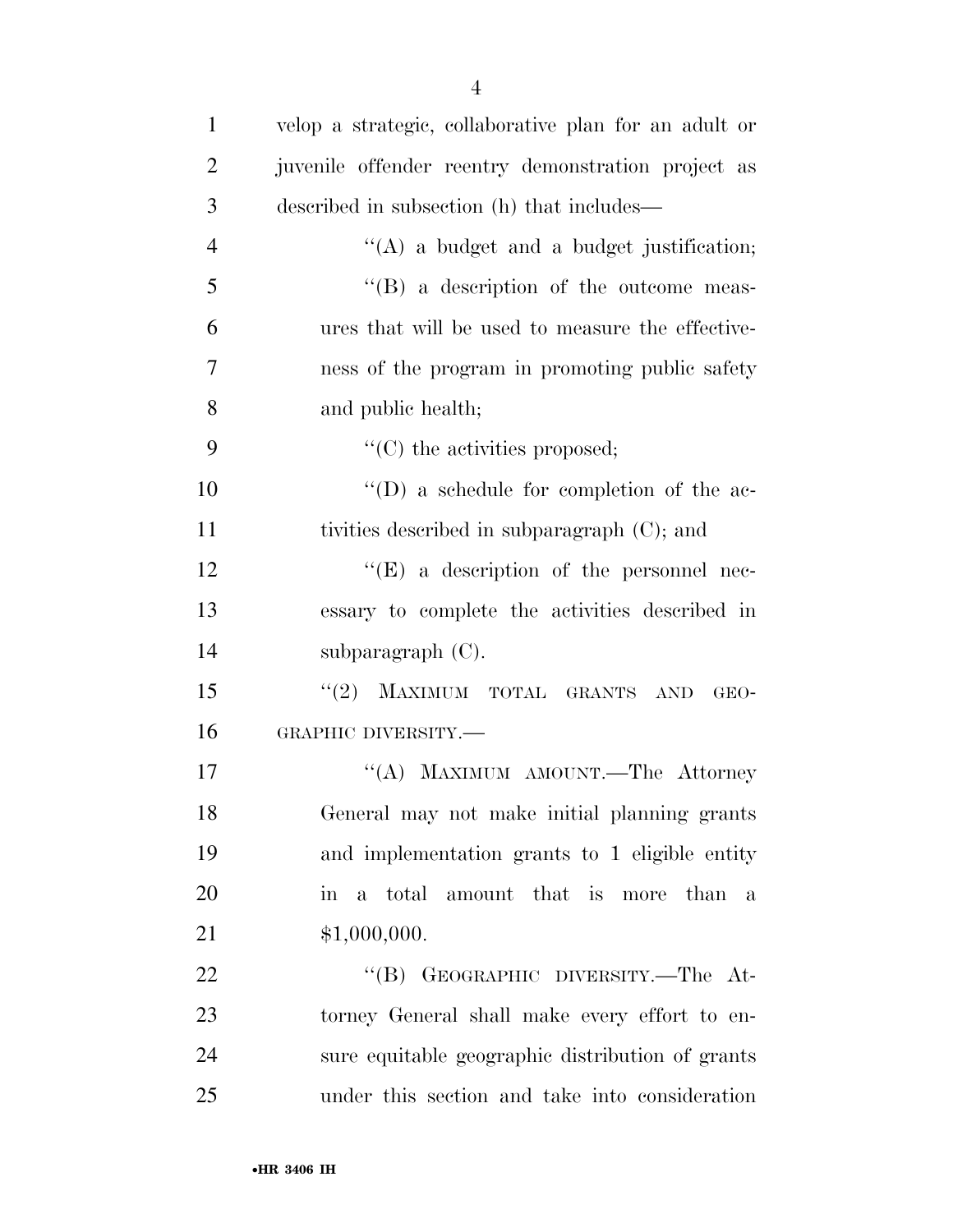| $\mathbf{1}$   | the needs of underserved populations, including     |
|----------------|-----------------------------------------------------|
| $\overline{2}$ | rural and tribal communities.                       |
| 3              | "(3) PERIOD OF GRANT.—A planning grant              |
| $\overline{4}$ | made under this subsection shall be for a period of |
| 5              | not longer than 1 year, beginning on the first day  |
| 6              | of the month in which the planning grant is made.   |
| 7              | "(f) IMPLEMENTATION GRANTS.-                        |
| 8              | "(1) APPLICATIONS.—An eligible entity desiring      |
| 9              | an implementation grant under this subsection shall |
| 10             | submit to the Attorney General an application       |
| 11             | $that-$                                             |
| 12             | "(A) contains a reentry strategic plan as           |
| 13             | described in subsection (h), which describes the    |
| 14             | long-term strategy and incorporates a detailed      |
| 15             | implementation schedule, including the plans of     |
| 16             | the applicant to fund the program after Federal     |
| 17             | funding is discontinued;                            |
| 18             | "(B) identifies the local government role           |
| 19             | and the role of governmental agencies and non-      |
| 20             | profit organizations that will be coordinated by,   |
| 21             | and that will collaborate on, the offender re-      |
| 22             | entry strategy of the applicant, and certifies the  |
| 23             | involvement of such agencies and organizations;     |
| 24             | "(C) describes the evidence-based method-           |
| 25             | ology and outcome measures that will be used        |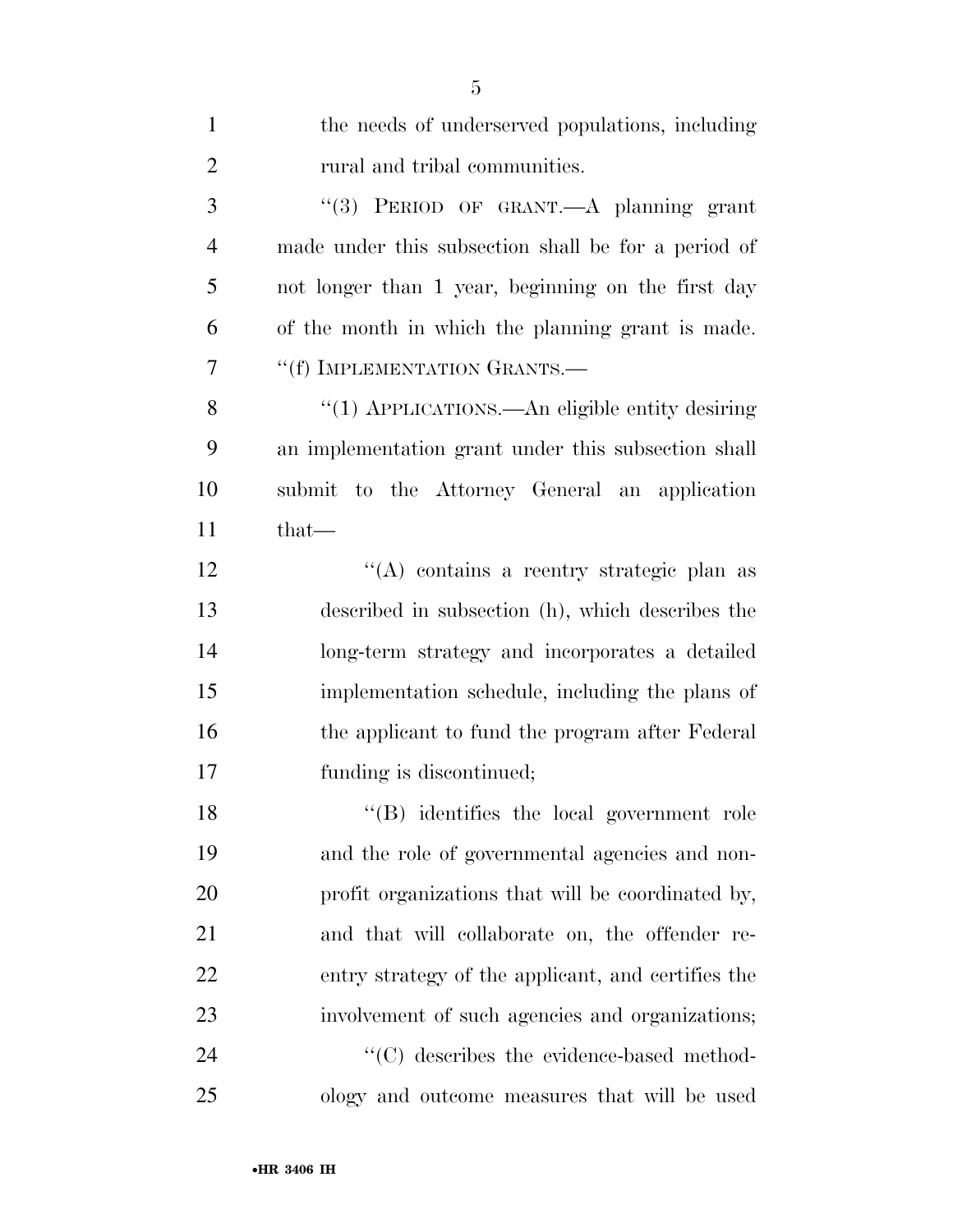| $\mathbf{1}$   | to evaluate the program funded with a grant         |
|----------------|-----------------------------------------------------|
| $\overline{2}$ | under this subsection, and specifically explains    |
| 3              | how such measurements will provide valid meas-      |
| $\overline{4}$ | ures of the impact of that program; and             |
| 5              | "(D) describes how the project could be             |
| 6              | broadly replicated if demonstrated to be effec-     |
| 7              | tive.                                               |
| 8              | "(2) REQUIREMENTS.—The Attorney General             |
| 9              | may make a grant to an applicant under this sub-    |
| 10             | section only if the application—                    |
| 11             | "(A) reflects explicit support of the chief         |
| 12             | executive officer, or their designee, of the State, |
| 13             | unit of local government, territory, or Indian      |
| 14             | tribe applying for a grant under this subsection;   |
| 15             | $\lq\lq(B)$ provides discussion of the role of      |
| 16             | Federal corrections, State corrections depart-      |
| 17             | ments, community corrections agencies, juvenile     |
| 18             | justice systems, and tribal or local jail systems   |
| 19             | in ensuring successful reentry of offenders into    |
| 20             | their communities;                                  |
| 21             | "(C) provides evidence of collaboration             |
| 22             | with State, local, or tribal government agencies    |
| 23             | overseeing health, housing, child welfare, edu-     |
| 24             | cation, substance abuse, victims services, and      |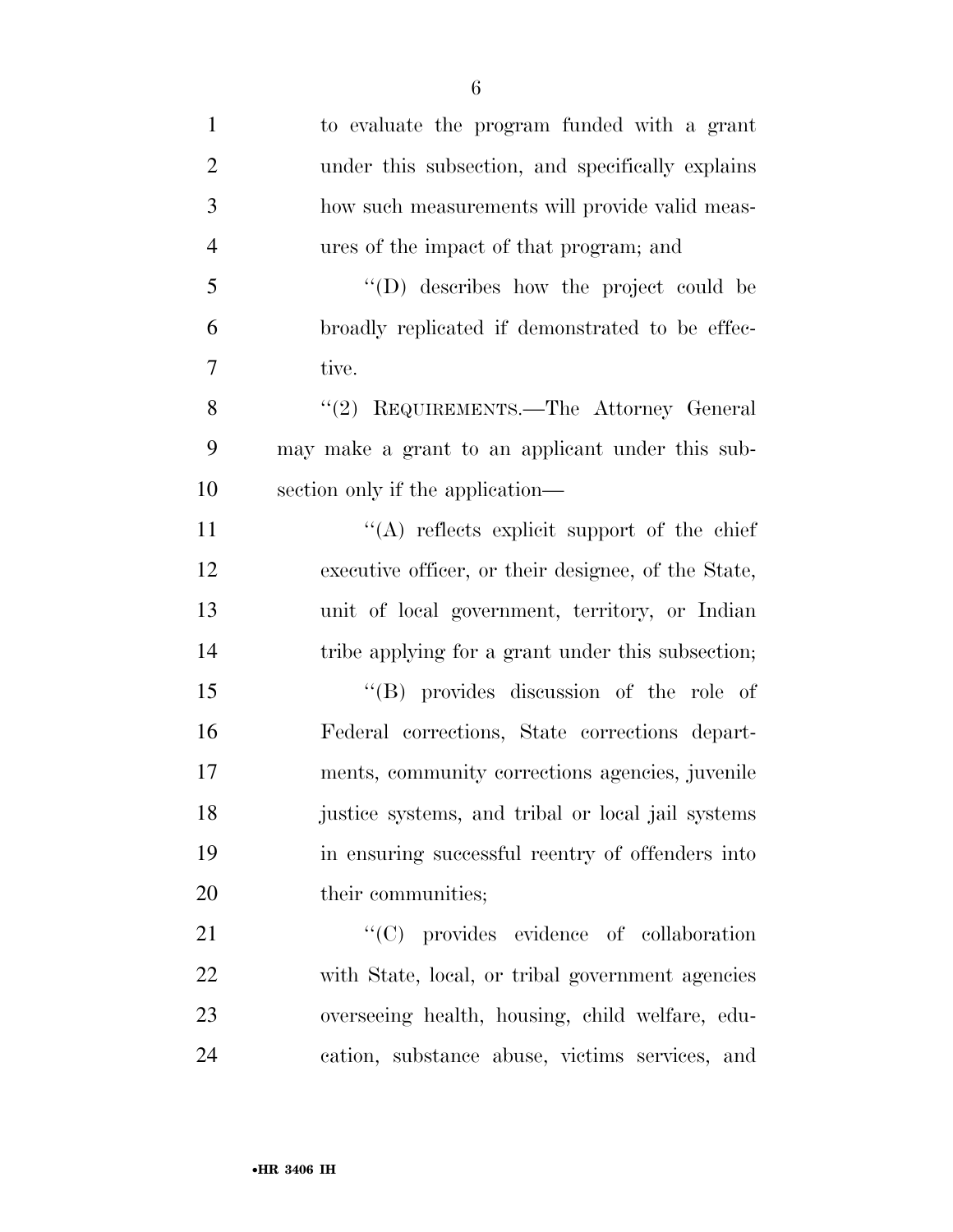| $\mathbf{1}$   | employment services, and with local law en-           |
|----------------|-------------------------------------------------------|
| $\overline{2}$ | forcement agencies;                                   |
| 3              | $\lq\lq$ (D) provides a plan for analysis of the      |
| $\overline{4}$ | statutory, regulatory, rules-based, and practice-     |
| 5              | based hurdles to reintegration of offenders into      |
| 6              | the community;                                        |
| 7              | $\lq\lq(E)$ includes the use of a State, local, ter-  |
| 8              | ritorial, or tribal task force, described in sub-     |
| 9              | section (i), to carry out the activities funded       |
| 10             | under the grant;                                      |
| 11             | $``(F)$ provides a plan for continued collabo-        |
| 12             | ration with a local evaluator as necessary to         |
| 13             | meeting the requirements under subsection (h);        |
| 14             | and                                                   |
| 15             | "(G) demonstrates that the applicant par-             |
| 16             | ticipated in the planning grant process or en-        |
| 17             | gaged in comparable planning for the reentry          |
| 18             | project.                                              |
| 19             | "(3) PRIORITY CONSIDERATIONS.—The Attor-              |
| 20             | ney General shall give priority to grant applications |
| 21             | under this subsection that best—                      |
| 22             | "(A) focus initiative on geographic areas             |
| 23             | with a disproportionate population of offenders       |
| 24             | released from prisons, jails, and juvenile facili-    |
| 25             | ties;                                                 |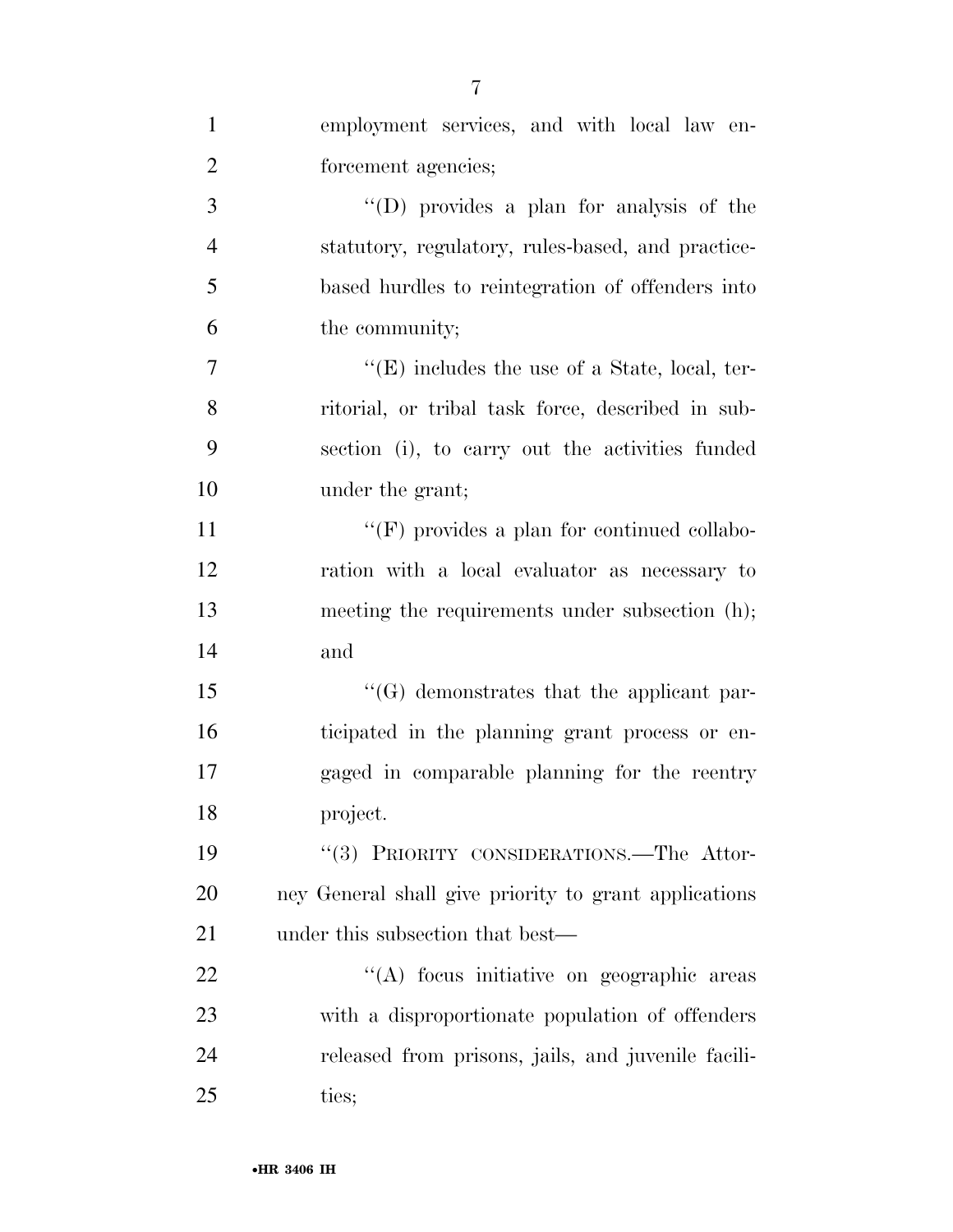| $\mathbf{1}$   | $\lq\lq(B)$ include—                           |
|----------------|------------------------------------------------|
| $\overline{2}$ | "(i) input from nonprofit organiza-            |
| $\overline{3}$ | tions, in any case where relevant input is     |
| $\overline{4}$ | available and appropriate to the grant ap-     |
| 5              | plication;                                     |
| 6              | "(ii) consultation with crime victims          |
| 7              | and offenders who are released from pris-      |
| 8              | ons, jails, and juvenile facilities;           |
| 9              | "(iii) coordination with families of of-       |
| 10             | fenders;                                       |
| 11             | "(iv) input, where appropriate, from           |
| 12             | the juvenile justice coordinating council of   |
| 13             | the region;                                    |
| 14             | $``(v)$ input, where appropriate, from         |
| 15             | the reentry coordinating council of the re-    |
| 16             | gion; or                                       |
| 17             | "(vi) input, where appropriate, from           |
| 18             | other interested persons;                      |
| 19             | $\lq\lq$ demonstrate effective case assessment |
| 20             | and management abilities in order to provide   |
| 21             | comprehensive and continuous reentry, includ-  |
| 22             | $ing$ —                                        |
| 23             | "(i) planning for prerelease transi-           |
| 24             | tional housing and community release that      |
| 25             | begins upon admission for juveniles and        |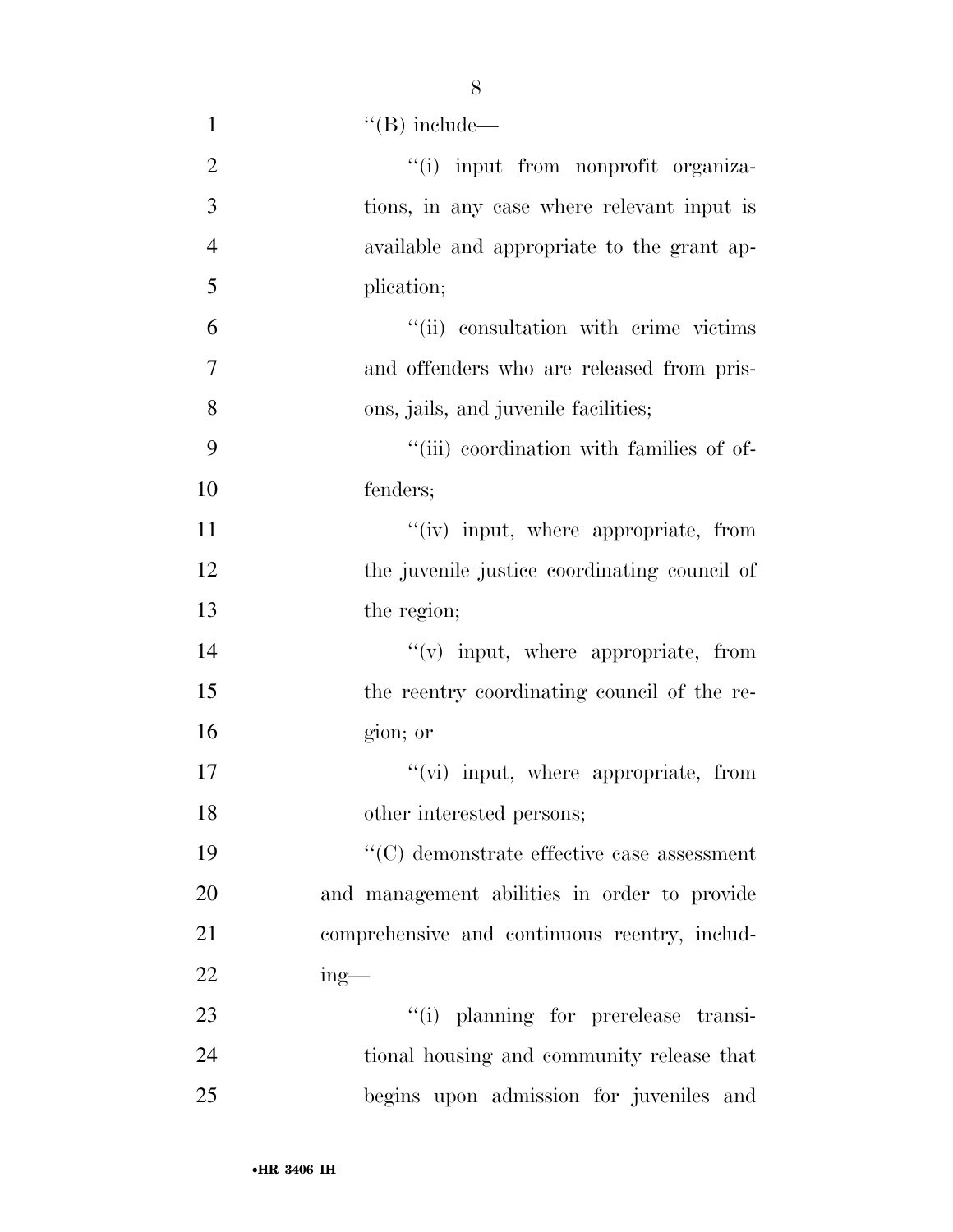| jail inmates, and, as appropriate, for pris- |
|----------------------------------------------|
| on inmates, depending on the length of the   |
| sentence;                                    |

 ''(ii) establishing prerelease planning procedures to ensure that the eligibility of an offender for Federal, tribal, or State benefits upon release is established prior to release, subject to any limitations in law, and to ensure that offenders obtain all nec- essary referrals for reentry services, includ- ing assistance identifying and securing suitable housing; or

 $"$ (iii) delivery of continuous and ap- propriate mental health services, drug treatment, medical care, job training and placement, educational services, vocational services, and any other service or support needed for reentry;

 $''(D)$  review the process by which the ap- plicant adjudicates violations of parole, proba-21 tion, or supervision following release from pris- on, jail, or a juvenile facility, taking into ac- count public safety and the use of graduated, community-based sanctions for minor and tech-nical violations of parole, probation, or super-

•**HR 3406 IH**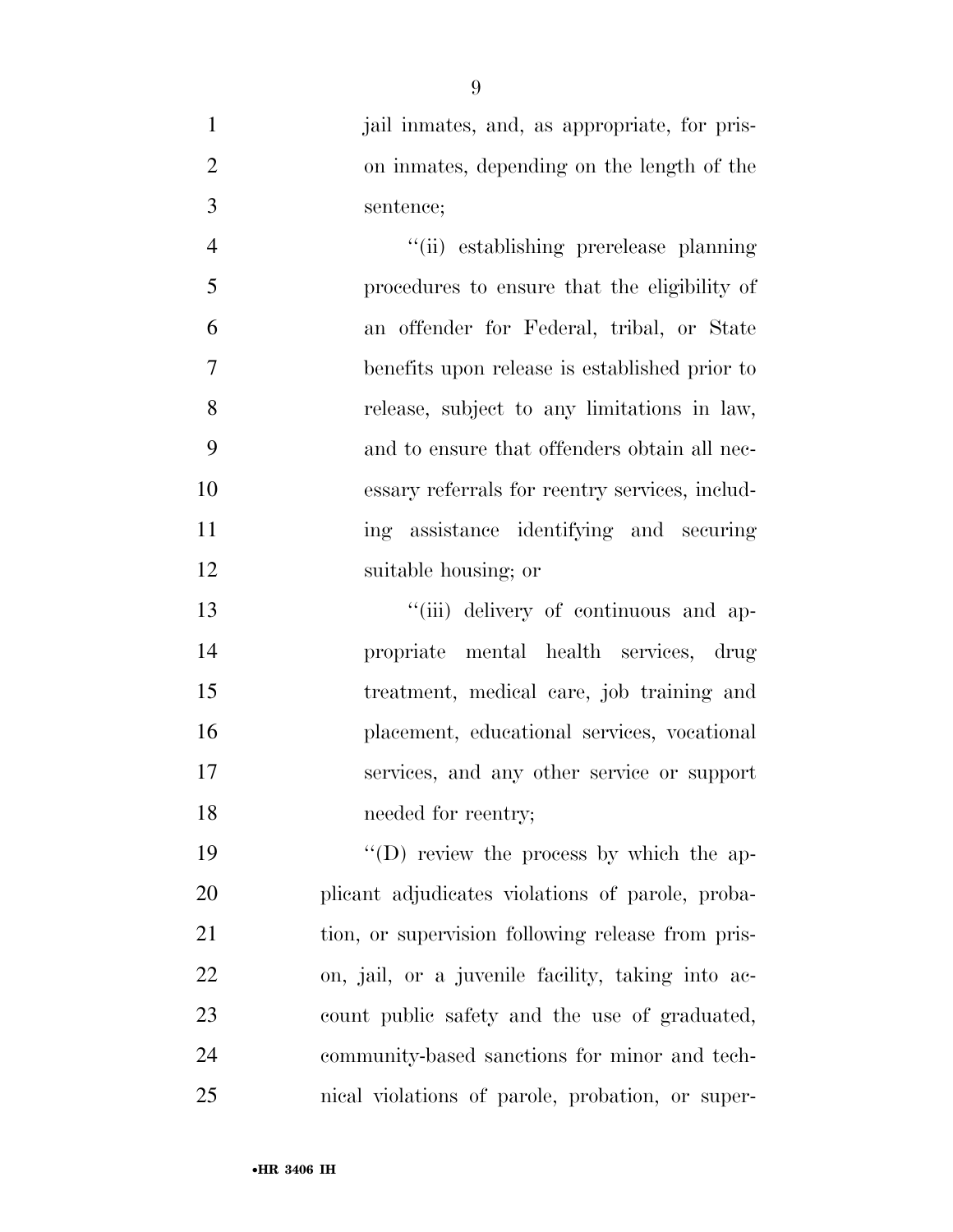| $\mathbf{1}$   | vision (specifically those violations that are not  |
|----------------|-----------------------------------------------------|
| $\overline{2}$ | otherwise, and independently, a violation of        |
| $\mathfrak{Z}$ | law);                                               |
| $\overline{4}$ | $\lq\lq(E)$ provide for an independent evaluation   |
| 5              | of reentry programs that include, to the max-       |
| 6              | imum extent possible, random assignment and         |
| $\tau$         | controlled studies to determine the effectiveness   |
| 8              | of such programs;                                   |
| 9              | "(F) target moderate and high-risk offend-          |
| 10             | ers for reentry programs through validated as-      |
| 11             | sessment tools; or                                  |
| 12             | $\lq\lq(G)$ target offenders with histories of      |
| 13             | homelessness, substance abuse, or mental ill-       |
| 14             | ness, including a prerelease assessment of the      |
| 15             | housing status of the offender and behavioral       |
| 16             | health needs of the offender with clear coordi-     |
| 17             | nation with mental health, substance abuse, and     |
| 18             | homelessness services systems to achieve stable     |
| 19             | and permanent housing outcomes with appro-          |
| 20             | priate support service.                             |
| 21             | "(4) PERIOD OF GRANT.—A grant made under            |
| 22             | this subsection shall be effective for a 2-year pe- |
| 23             | $riod$ —                                            |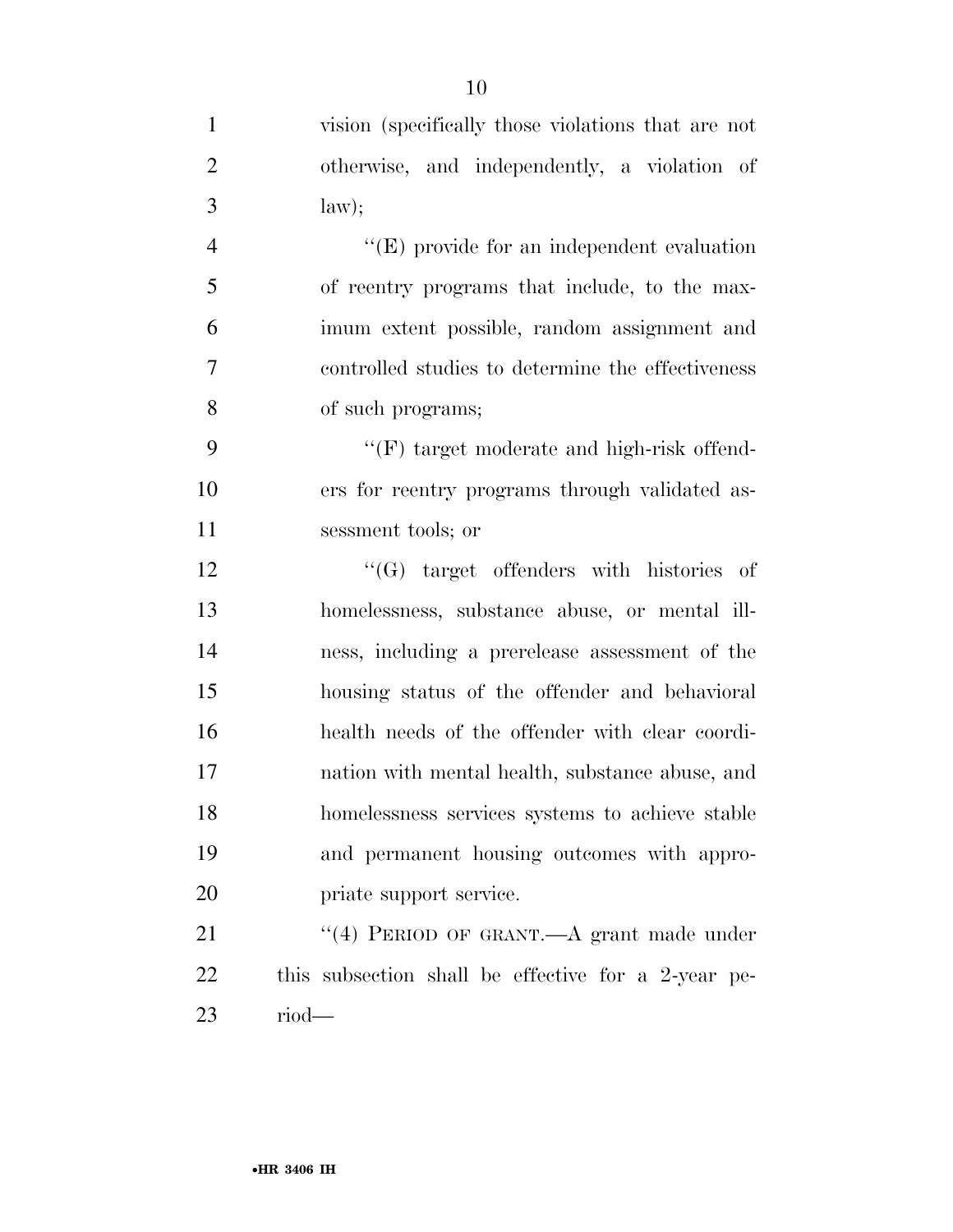| $\mathbf{1}$   | "(A) beginning on the date on which the                 |
|----------------|---------------------------------------------------------|
| $\overline{2}$ | planning grant awarded under subsection (e)             |
| $\mathfrak{Z}$ | concludes; or                                           |
| $\overline{4}$ | $\lq\lq$ (B) in the case of an implementation           |
| 5              | grant awarded to an eligible entity that did not        |
| 6              | receive a planning grant, beginning on the date         |
| $\overline{7}$ | on which the implementation grant is award-             |
| 8              | $ed.'$ ;                                                |
| 9              | $(4)$ in subsection $(h)$ —                             |
| 10             | $(A)$ by redesignating paragraphs $(2)$ and             |
| 11             | $(3)$ as paragraphs $(3)$ and $(4)$ , respectively; and |
| 12             | $(B)$ by striking paragraph $(1)$ and insert-           |
| 13             | ing the following:                                      |
| 14             | "(1) IN GENERAL.—As a condition of receiving            |
| 15             | financial assistance under subsection (f), each appli-  |
| 16             | cation shall develop a comprehensive reentry stra-      |
| 17             | tegic plan that—                                        |
| 18             | $\lq\lq$ contains a plan to assess in the re-           |
| 19             | entry needs and measurable annual and 3-year            |
| 20             | performance outcomes;                                   |
| 21             | $\lq\lq$ uses, to the maximum extent possible,          |
| 22             | randomly assigned and controlled studies, or            |
| 23             | rigorous quasi-experimental studies<br>with             |
| 24             | matched comparison groups, to determine the             |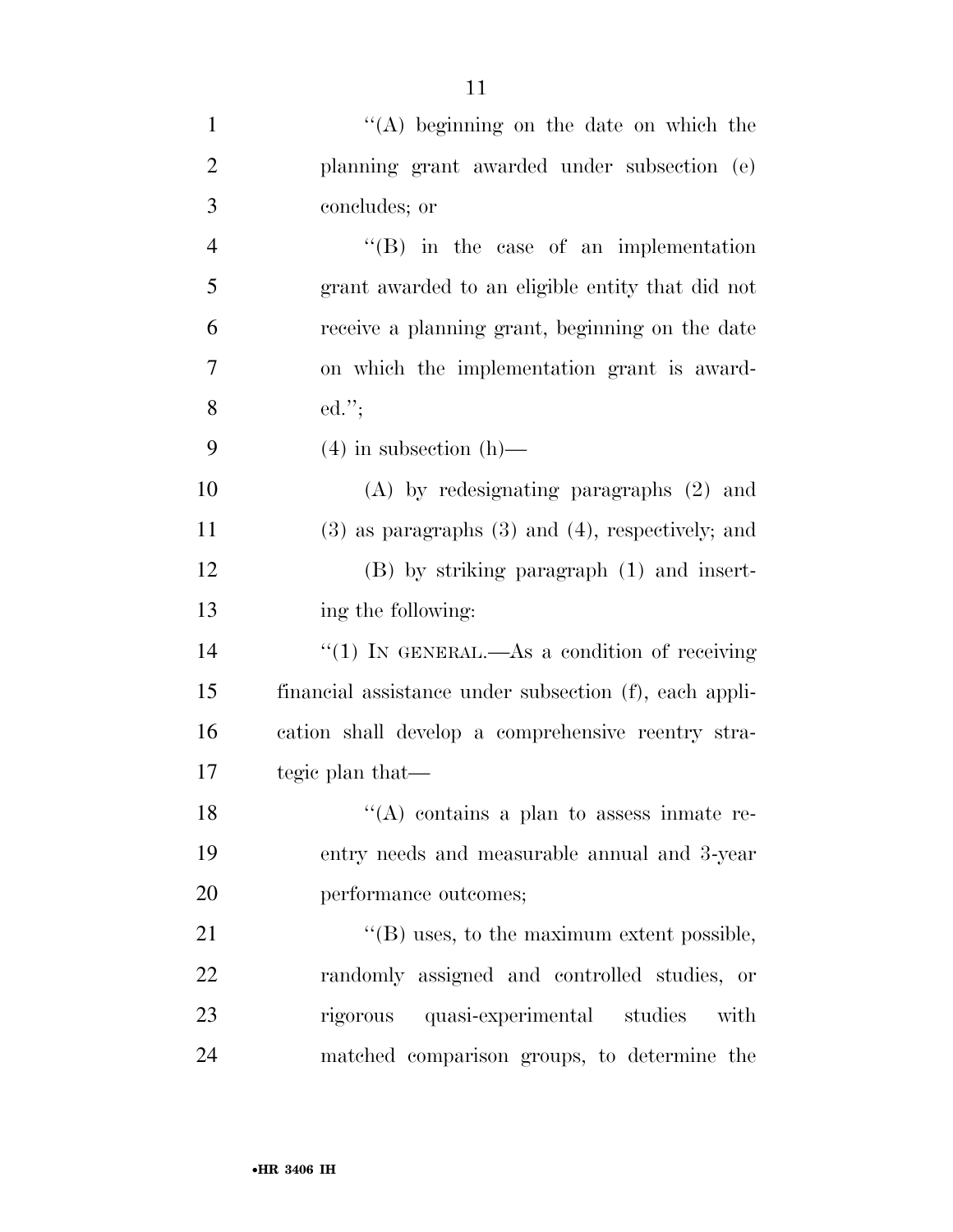| $\mathbf{1}$   | effectiveness of the program funded with a             |
|----------------|--------------------------------------------------------|
| $\overline{2}$ | grant under subsection (f); and                        |
| 3              | "(C) includes as a goal of the plan to re-             |
| $\overline{4}$ | duce the rate of recidivism for offenders re-          |
| 5              | leased from prison, jail or a juvenile facility        |
| 6              | with funds made available under subsection (f).        |
| 7              | "(2) LOCAL EVALUATOR.—A partnership with a             |
| 8              | local evaluator described in subsection $(d)(2)$ shall |
| 9              | require the local evaluator to use the baseline data   |
| 10             | and target population characteristics developed        |
| 11             | under a subsection (e) planning grant to derive a      |
| 12             | target goal for recidivism reduction during the 3-     |
| 13             | year period beginning on the date of implementation    |
| 14             | of the program.";                                      |
| 15             | $(5)$ in subsection $(i)(1)$ —                         |
| 16             | (A) in the matter preceding subparagraph               |
| 17             | $(A)$ , by striking "under this section" and insert-   |
| 18             | ing "under subsection (f)"; and                        |
| 19             | $(B)$ in subparagraph $(B)$ , by striking "sub-        |
| 20             | $(e)(4)$ " and inserting "subsection"<br>section       |
| 21             | $(f)(2)(D)$ ";                                         |
| 22             | $(6)$ in subsection $(j)$ —                            |
| 23             | $(A)$ in paragraph $(1)$ , by inserting "for an        |
| 24             | implementation grant under subsection<br>$(f)$ "       |
| 25             | after "applicant";                                     |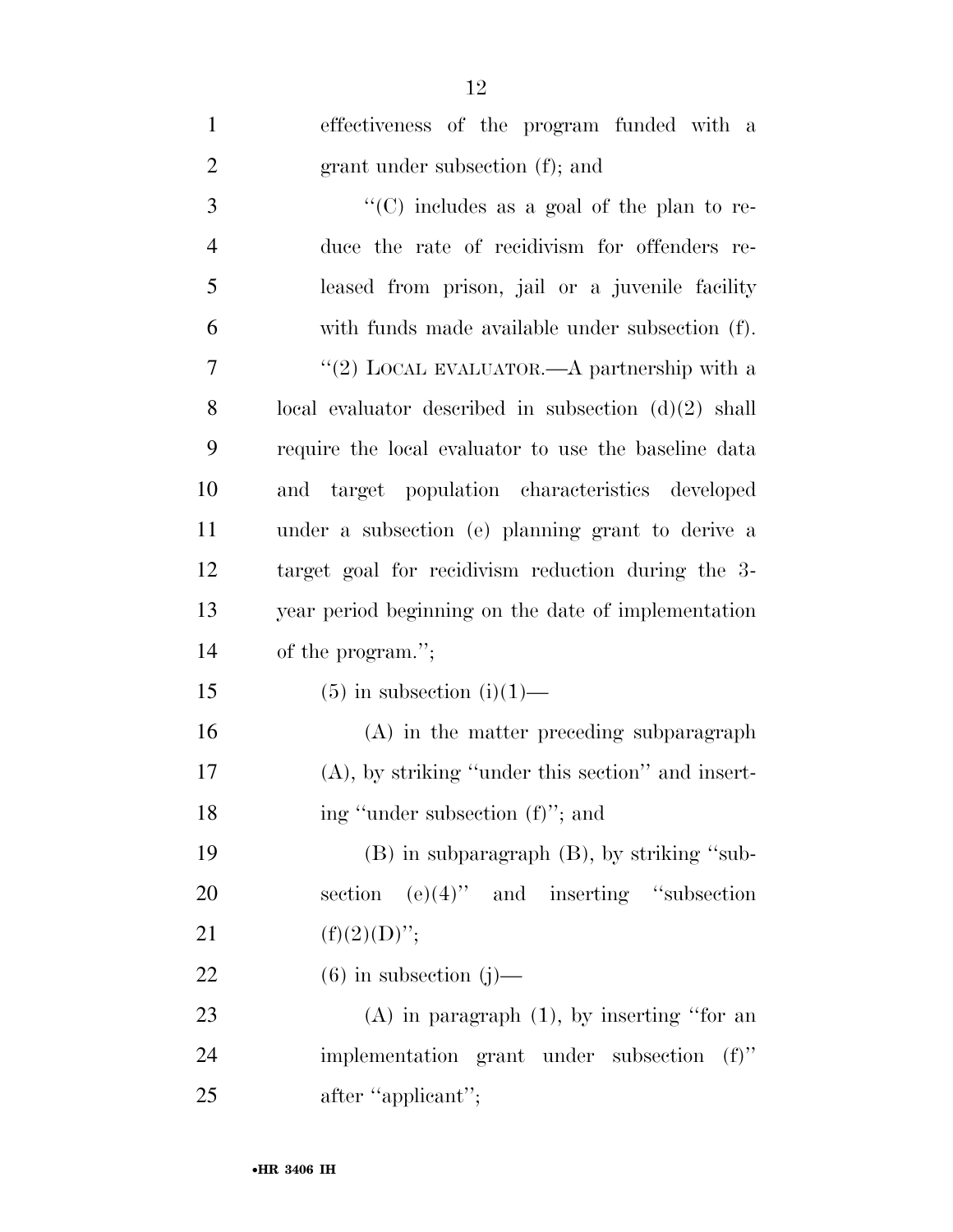| $\mathbf{1}$   | $(B)$ in paragraph $(2)$ —                       |
|----------------|--------------------------------------------------|
| $\overline{2}$ | (i) in subparagraph $(E)$ , by inserting         |
| 3              | ", where appropriate" after "support"; and       |
| $\overline{4}$ | (ii) by striking subparagraphs $(F)$ ,           |
| 5              | $(G)$ , and $(H)$ , and inserting the following: |
| 6              | $``(F)$ increased number of staff trained to     |
| $\overline{7}$ | administer reentry services;                     |
| 8              | "(G) increased proportion of individuals         |
| 9              | served by the program among those eligible to    |
| 10             | receive services;                                |
| 11             | "(H) increased number of individuals re-         |
| 12             | ceiving risk screening needs assessment, and     |
| 13             | case planning services;                          |
| 14             | "(I) increased enrollment in, and comple-        |
| 15             | tion of treatment services, including substance  |
| 16             | abuse and mental health services among those     |
| 17             | assessed as needing such services;               |
| 18             | "(J) increased enrollment in and degrees         |
| 19             | earned from educational programs, including      |
| 20             | high school, GED, vocational training, and col-  |
| 21             | lege education;                                  |
| 22             | "(K) increased number of individuals ob-         |
| 23             | taining and retaining employment;                |
| 24             | "(L) increased number of individuals ob-         |
| 25             | taining and maintaining housing;                 |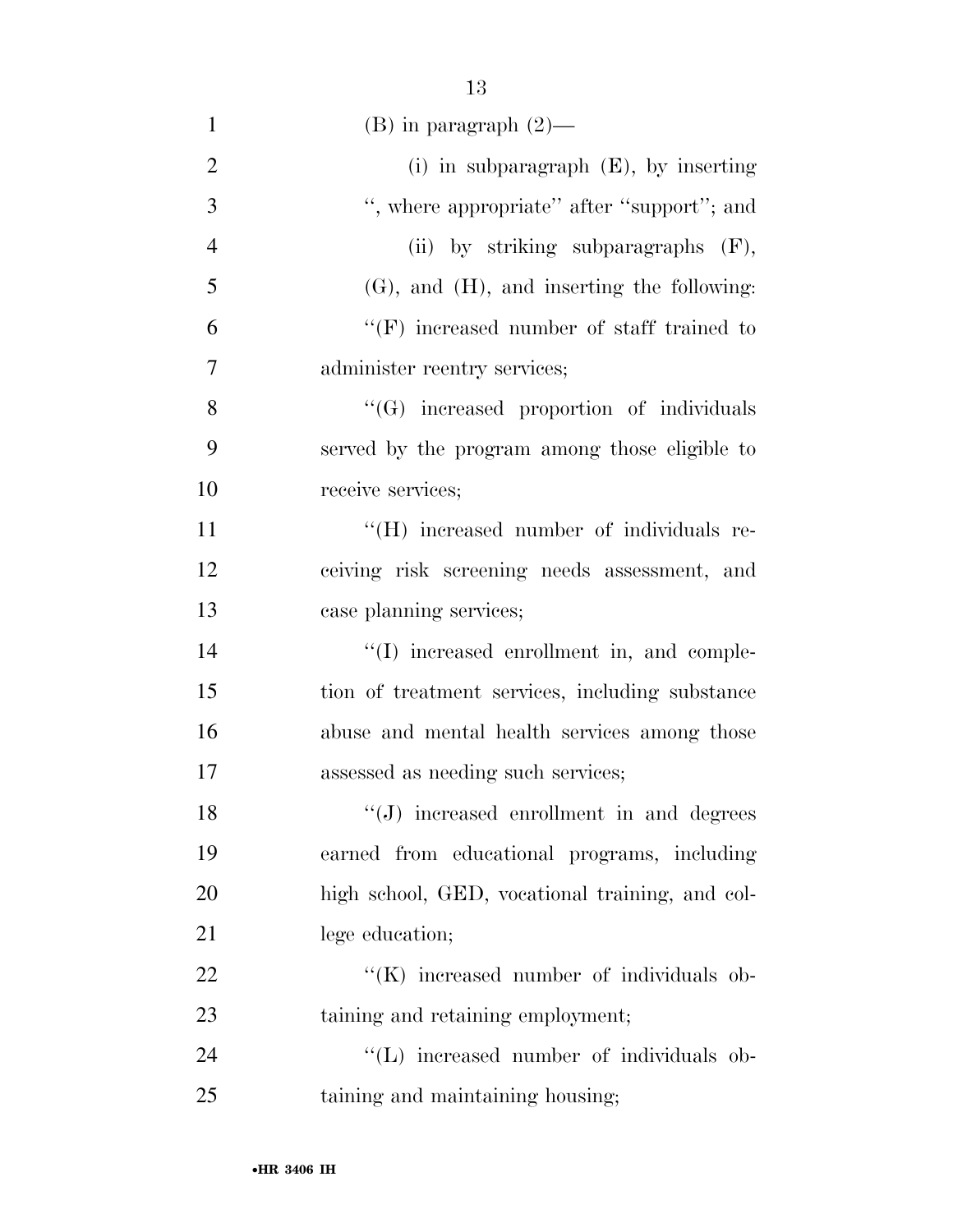| $\mathbf{1}$   | "(M) increased self-reports of successful             |
|----------------|-------------------------------------------------------|
| $\overline{2}$ | community living, including stability of living       |
| 3              | situation and positive family relationships;          |
| $\overline{4}$ | $\lq\lq(N)$ reduction in drug and alcohol use;        |
| 5              | and                                                   |
| 6              | $\cdot$ (O) reduction in recidivism rates for indi-   |
| 7              | viduals receiving reentry services after release,     |
| 8              | as compared to either baseline recidivism rates       |
| 9              | in the jurisdiction of the grantee or recidivism      |
| 10             | rates of the control or comparison group.";           |
| 11             | (C) in paragraph (3), by striking "facili-            |
| 12             | ties." and inserting "facilities, including a cost-   |
| 13             | benefit analysis to determine the cost effective-     |
| 14             | ness of the reentry program.";                        |
| 15             | $(D)$ in paragraph $(4)$ , by striking "this sec-     |
| 16             | tion" and inserting "subsection (f)"; and             |
| 17             | $(E)$ in paragraph $(5)$ , by striking "this sec-     |
| 18             | tion" and inserting "subsection $(f)$ ";              |
| 19             | $(7)$ in subsection $(k)(1)$ , by striking "this sec- |
| 20             | tion" each place the term appears and inserting       |
| 21             | "subsection $(f)$ ";                                  |
| 22             | $(8)$ in subsection $(l)$ —                           |
| 23             | $(A)$ in paragraph $(2)$ , by inserting "begin-       |
| 24             | ning on the date on which the most recent im-         |
| 25             | plementation grant is made to the grantee             |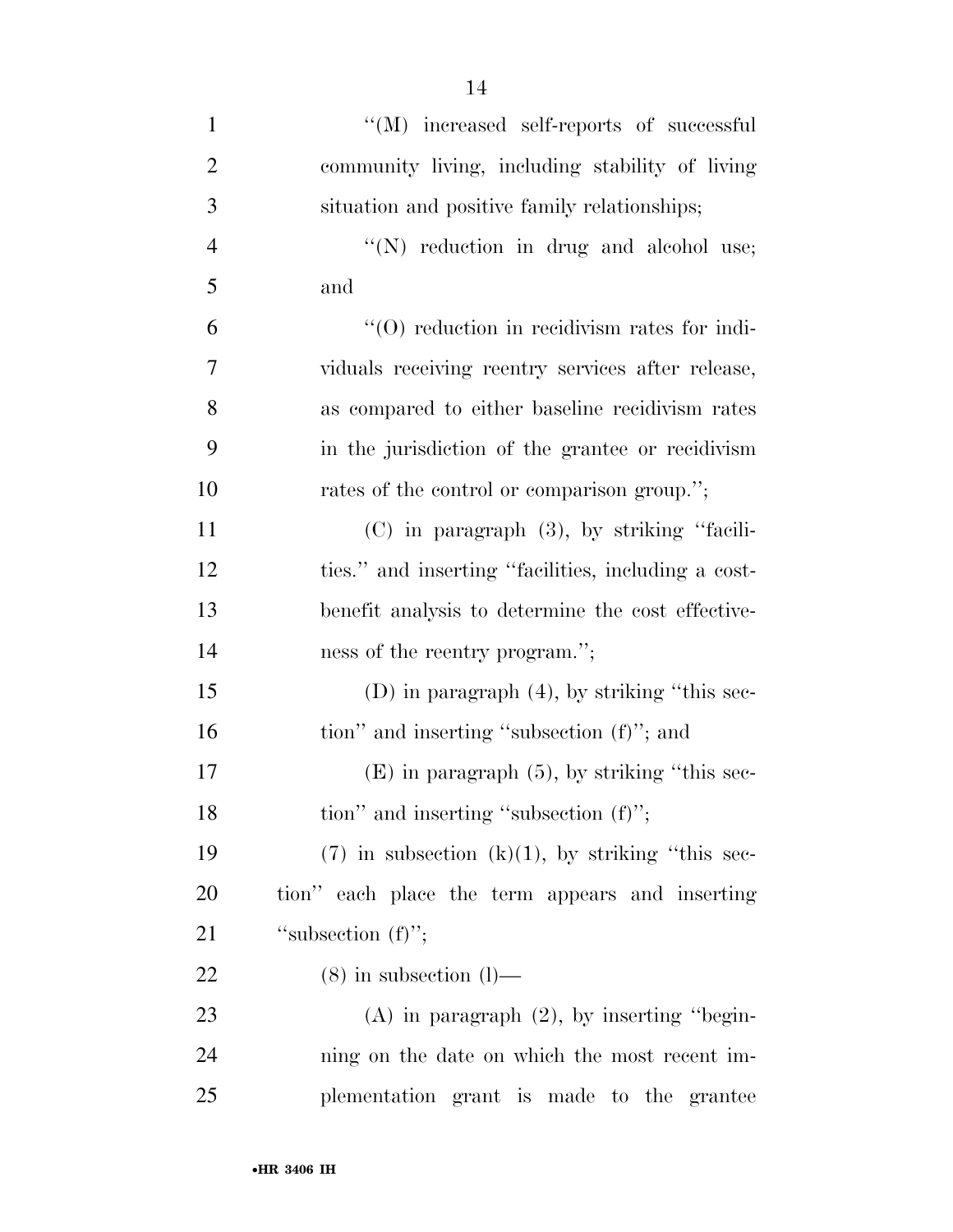| $\mathbf{1}$   | under subsection $(f)$ " after "2-year period";       |
|----------------|-------------------------------------------------------|
| $\overline{2}$ | and                                                   |
| 3              | $(B)$ in paragraph $(4)$ , by striking "over a        |
| $\overline{4}$ | 2-year period" and inserting "during the 2-year"      |
| 5              | period described in paragraph $(2)$ ";                |
| 6              | $(9)$ in subsection $(o)(1)$ , by striking "appro-    |
| 7              | priated" and all that follows and inserting the fol-  |
| 8              | lowing: "appropriated \$35,000,000 for each of fiscal |
| 9              | years $2016$ through $2020$ ."; and                   |
| 10             | $(10)$ by adding at the end the following:            |
| 11             | "(p) DEFINITION.—In this section, the term 'reentry   |
| 12             | court' means a program that—                          |
| 13             | $\lq(1)$ monitors juvenile and adult eligible offend- |
| 14             | ers reentering the community;                         |
| 15             | $"(2)$ provides continual judicial supervision;       |
| 16             | "(3) provides juvenile and adult eligible offend-     |
| 17             | ers reentering the community with coordinated and     |
| 18             | comprehensive reentry services and programs, such     |
| 19             | $as-$                                                 |
| 20             | $\lq\lq$ drug and alcohol testing and assess-         |
| 21             | ment for treatment;                                   |
| 22             | $\lq\lq$ assessment for substance abuse from          |
| 23             | a substance abuse professional who is approved        |
| 24             | by the State or Indian tribe and licensed by the      |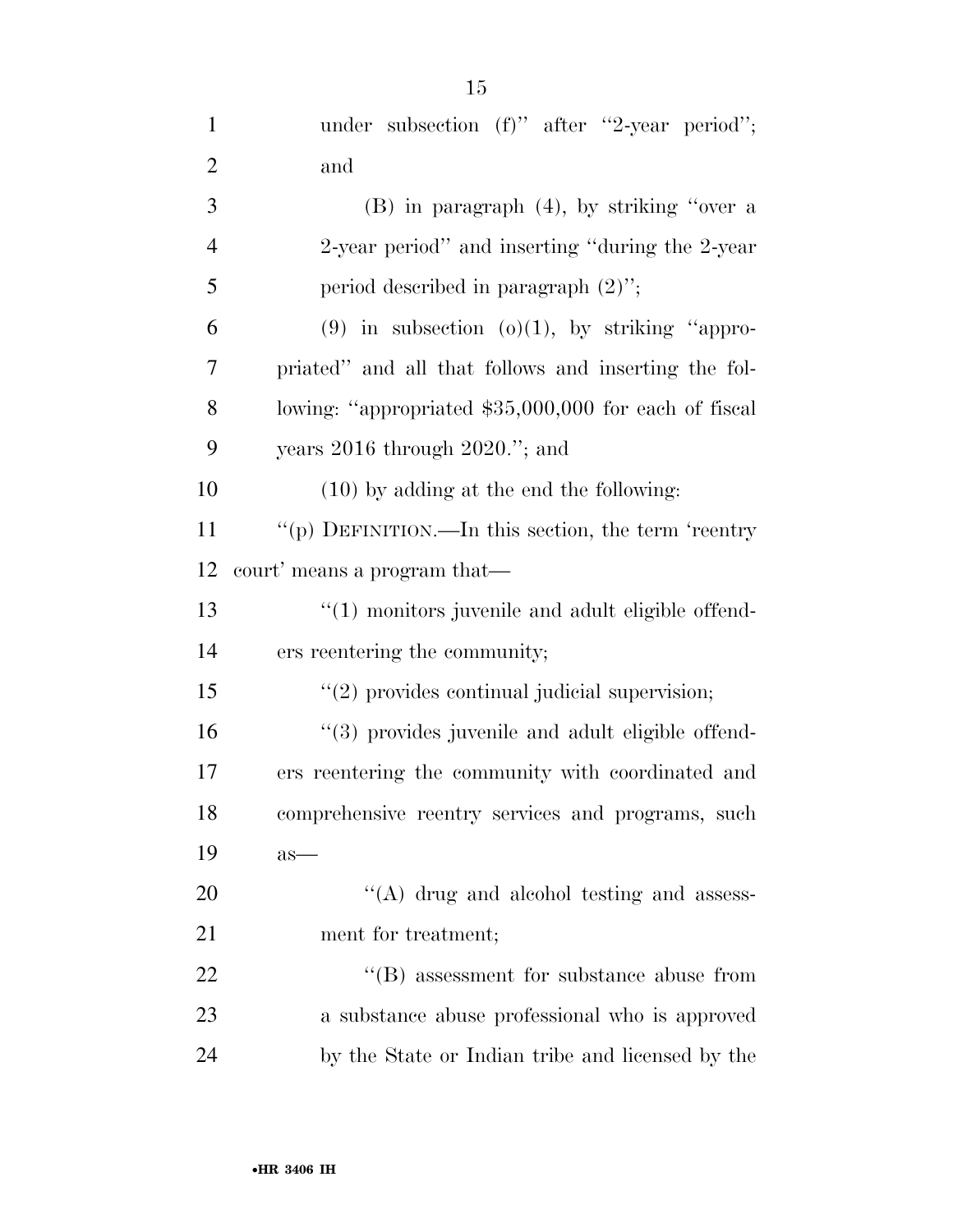| $\mathbf{1}$   | appropriate entity to provide alcohol and drug        |
|----------------|-------------------------------------------------------|
| $\overline{2}$ | addiction treatment, as appropriate;                  |
| 3              | "(C) substance abuse treatment, including             |
| $\overline{4}$ | medication-assisted treatment, from a provider        |
| 5              | that is approved by the State or Indian tribe,        |
| 6              | and licensed, if necessary, to provide medical        |
| $\overline{7}$ | and other health services;                            |
| 8              | "(D) health (including mental health) serv-           |
| 9              | ices and assessment;                                  |
| 10             | $\lq\lq(E)$ aftercare and case management serv-       |
| 11             | ices that—                                            |
| 12             | "(i) facilitate access to clinical care               |
| 13             | and related health services; and                      |
| 14             | "(ii) coordinate with such clinical care              |
| 15             | and related health services; and                      |
| 16             | $\lq\lq(F)$ any other services needed for reentry;    |
| 17             | "(4) convenes community impact panels, victim         |
| 18             | impact panels, or victim impact educational classes;  |
| 19             | "(5) provides and coordinates the delivery of         |
| 20             | community services to juvenile and adult eligible of- |
| 21             | fenders, including—                                   |
| 22             | $\lq\lq$ housing assistance;                          |
| 23             | $\lq\lq(B)$ education;                                |
| 24             | $\lq\lq$ (C) job training;                            |
| 25             | $\lq\lq$ (D) conflict resolution skills training;     |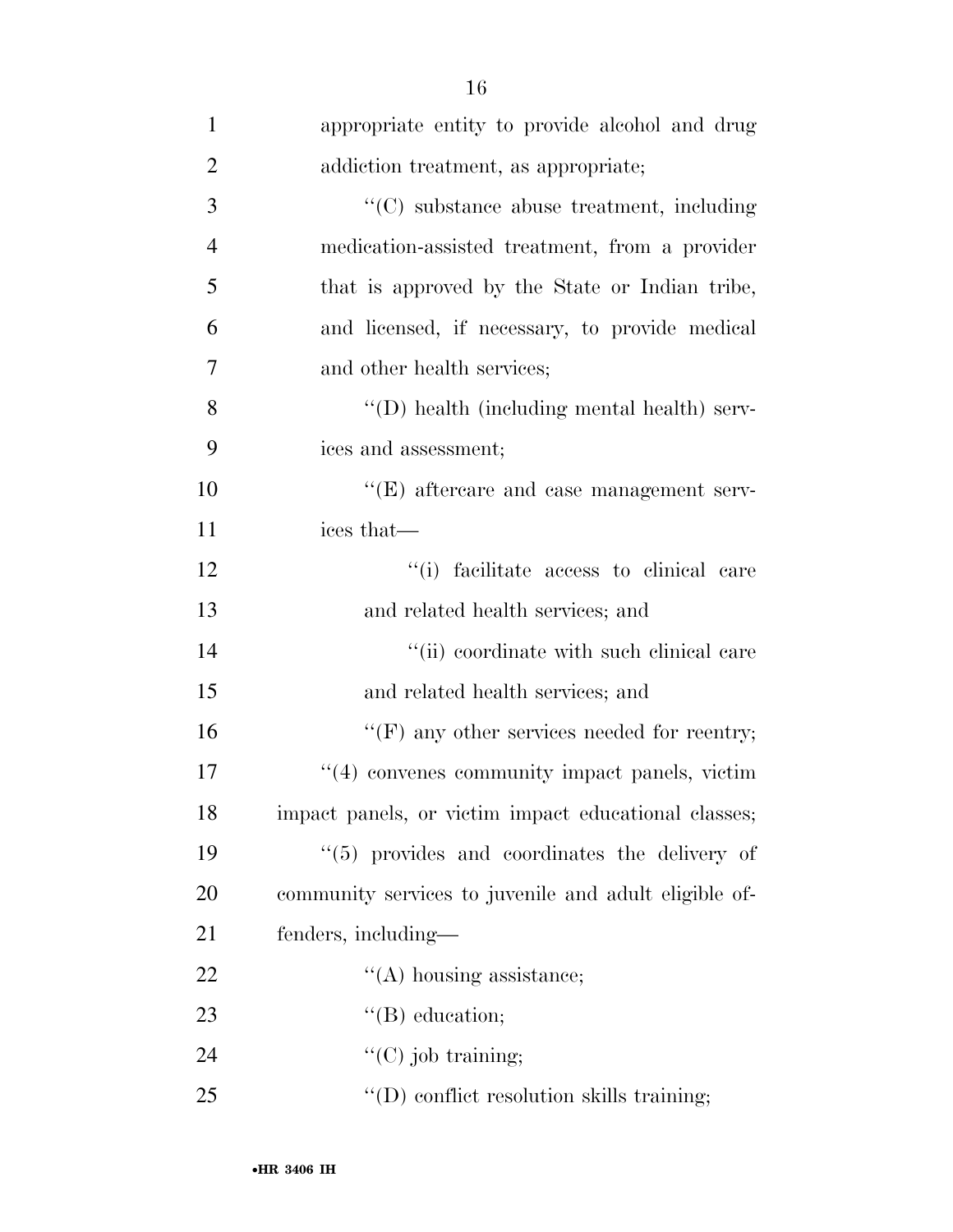| $\mathbf{1}$   | $\lq\lq(E)$ batterer intervention programs; and                     |
|----------------|---------------------------------------------------------------------|
| $\overline{2}$ | $\lq\lq(F)$ other appropriate social services; and                  |
| 3              | $\cdot\cdot\cdot(6)$ establishes and implements graduated           |
| $\overline{4}$ | sanctions and incentives.".                                         |
| 5              | (b) GRANTS FOR FAMILY-BASED SUBSTANCE ABUSE                         |
| 6              | TREATMENT.—Part DD of title I of the Omnibus Crime                  |
| 7              | Control and Safe Streets Act of 1968 (42 U.S.C. 3797s)              |
| 8              | et seq.) is amended—                                                |
| 9              | $(1)$ in section 2921 (42 U.S.C. 3797s), in the                     |
| 10             | matter preceding paragraph (1), by inserting "non-                  |
| 11             | profit organizations," before "and Indian";                         |
| 12             | $(2)$ in section 2923 $(42 \text{ U.S.C. } 3797 \text{s} - 2)$ , by |
| 13             | adding at the end the following:                                    |
| 14             | "(c) PRIORITY CONSIDERATIONS.—The Attorney                          |
| 15             | General shall give priority consideration to grant applica-         |
| 16             | tions for grants under section 2921 that are submitted              |
| 17             | by a nonprofit organization that demonstrates a relation-           |
| 18             | ship with State and local criminal justice agencies, includ-        |
| 19             | $ing$ —                                                             |
| 20             | $\lq(1)$ within the judiciary and prosecutorial                     |
| 21             | agencies; or                                                        |
| 22             | $\lq(2)$ with the local corrections agencies, which                 |
| 23             | shall be documented by a written agreement that de-                 |
| 24             | tails the terms of access to facilities and participants            |

and provides information on the history of the orga-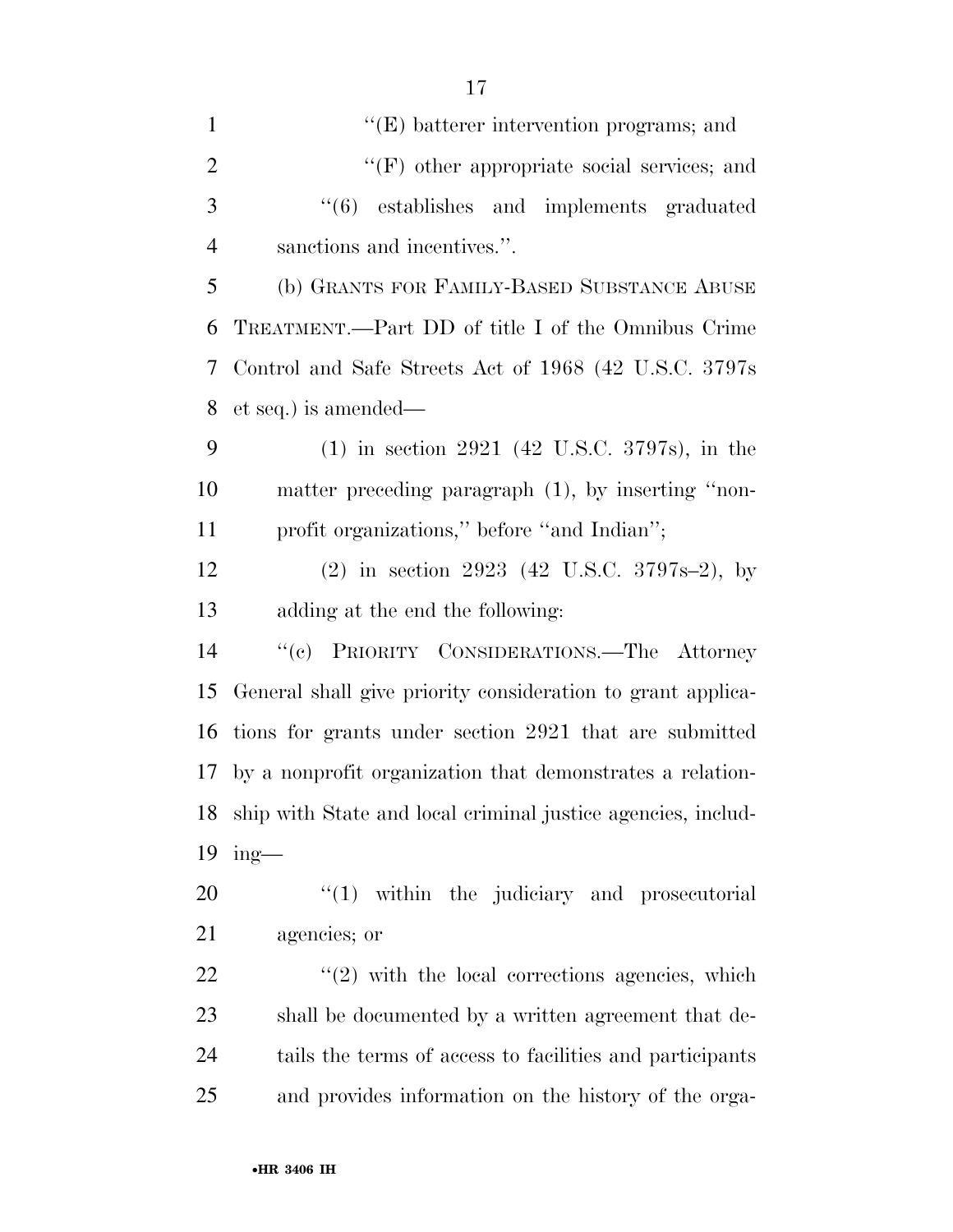nization of working with correctional populations.''; and

 $3 \qquad (3)$  by striking section  $2926(a)$  (42 U.S.C. 3797s–5(a)), and inserting the following:

 ''(a) IN GENERAL.—There are authorized to be ap- propriated to carry out this part \$10,000,000 for each of fiscal years 2016 through 2020.''.

 (c) GRANT PROGRAM TO EVALUATE AND IMPROVE EDUCATIONAL METHODS AT PRISONS, JAILS, AND JUVE- NILE FACILITIES.—Title I of the Omnibus Crime Control and Safe Streets Act of 1968 (42 U.S.C. 3711 et seq.) is amended—

 (1) by redesignating part KK (42 U.S.C. 3797ee et seq.) as part LL;

 (2) by redesignating the second part designated as part JJ, as added by the Second Chance Act of 2007 (Public Law 110–199; 122 Stat. 677), relating to grants to evaluate and improve educational meth-ods, as part KK;

 (3) by redesignating the second section des- ignated as section 3001 and section 3002 (42 U.S.C. 3797dd and 3797dd–1), as added by the Second Chance Act of 2007 (Public Law 110–199; 122 Stat. 677), relating to grants to evaluate and im-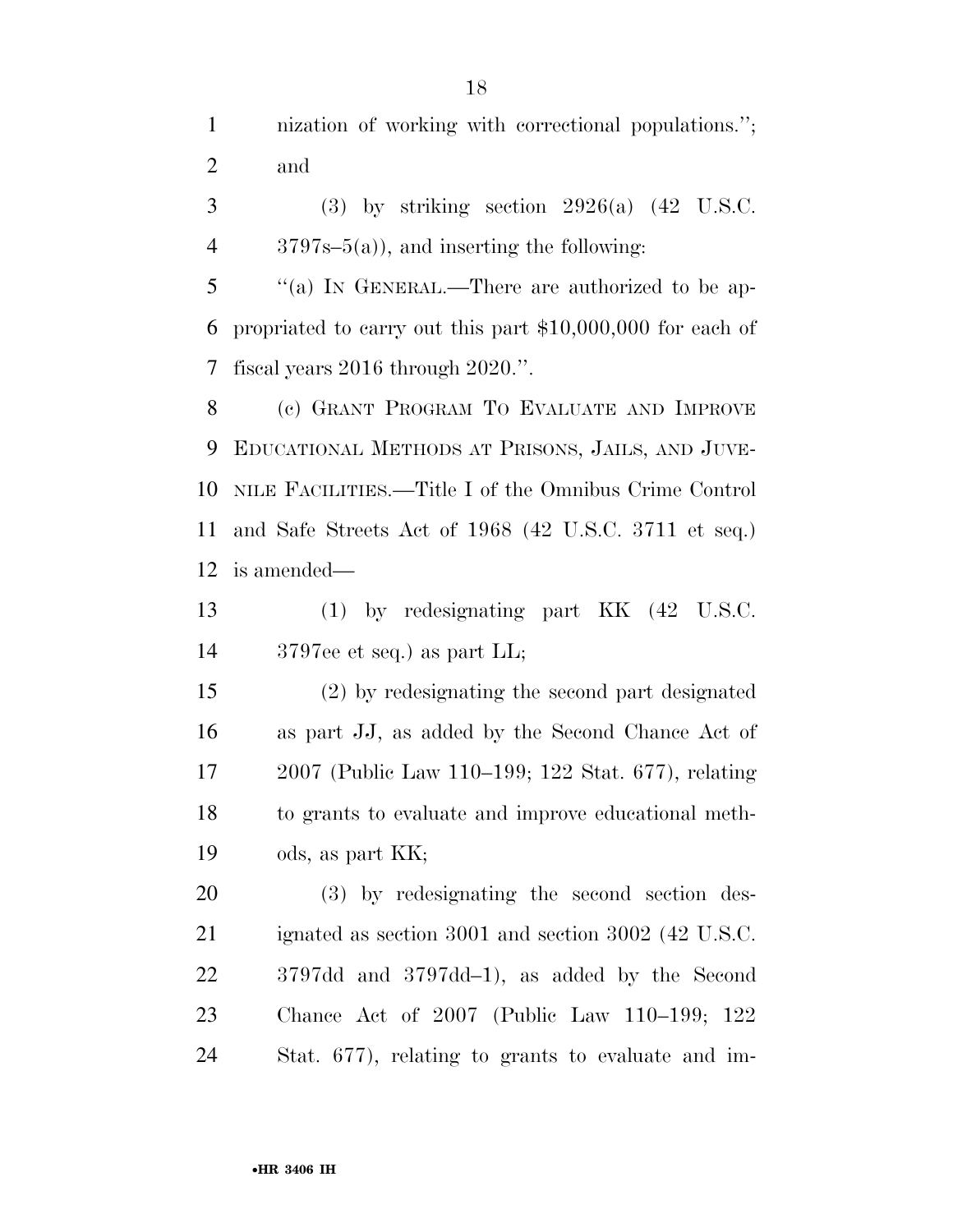| $\mathbf{1}$   | prove educational methods, as sections 3005 and                |
|----------------|----------------------------------------------------------------|
| $\overline{2}$ | 3006, respectively;                                            |
| 3              | $(4)$ in section 3005, as so redesignated—                     |
| $\overline{4}$ | $(A)$ in subsection $(a)$ —                                    |
| 5              | (i) in paragraph $(2)$ , by striking                           |
| 6              | "and" at the end;                                              |
| $\overline{7}$ | $(ii)$ in paragraph $(3)$ , by striking the                    |
| 8              | period at the end and inserting "; and";                       |
| 9              | and                                                            |
| 10             | (iii) by adding at the end the fol-                            |
| 11             | lowing:                                                        |
| 12             | $"(4)$ implement methods to improve academic                   |
| 13             | and vocational education for offenders in prisons,             |
| 14             | jails, and juvenile facilities consistent with the best        |
| 15             | practices identified in subsection $(c)$ .";                   |
| 16             | (B) by redesignating subsection (c) as sub-                    |
| 17             | section (d); and                                               |
| 18             | (C) by inserting after subsection (b), the                     |
| 19             | following:                                                     |
| 20             | "(c) BEST PRACTICES.—Not later than 180 days                   |
| 21             | after the date of enactment of the Second Chance Reau-         |
| 22             | thorization Act of 2015, the Attorney General shall iden-      |
| 23             | tify and publish best practices relating to academic and       |
| 24             | vocational education for offenders in prisons, jails, and ju-  |
| 25             | venile facilities. The best practices shall consider the eval- |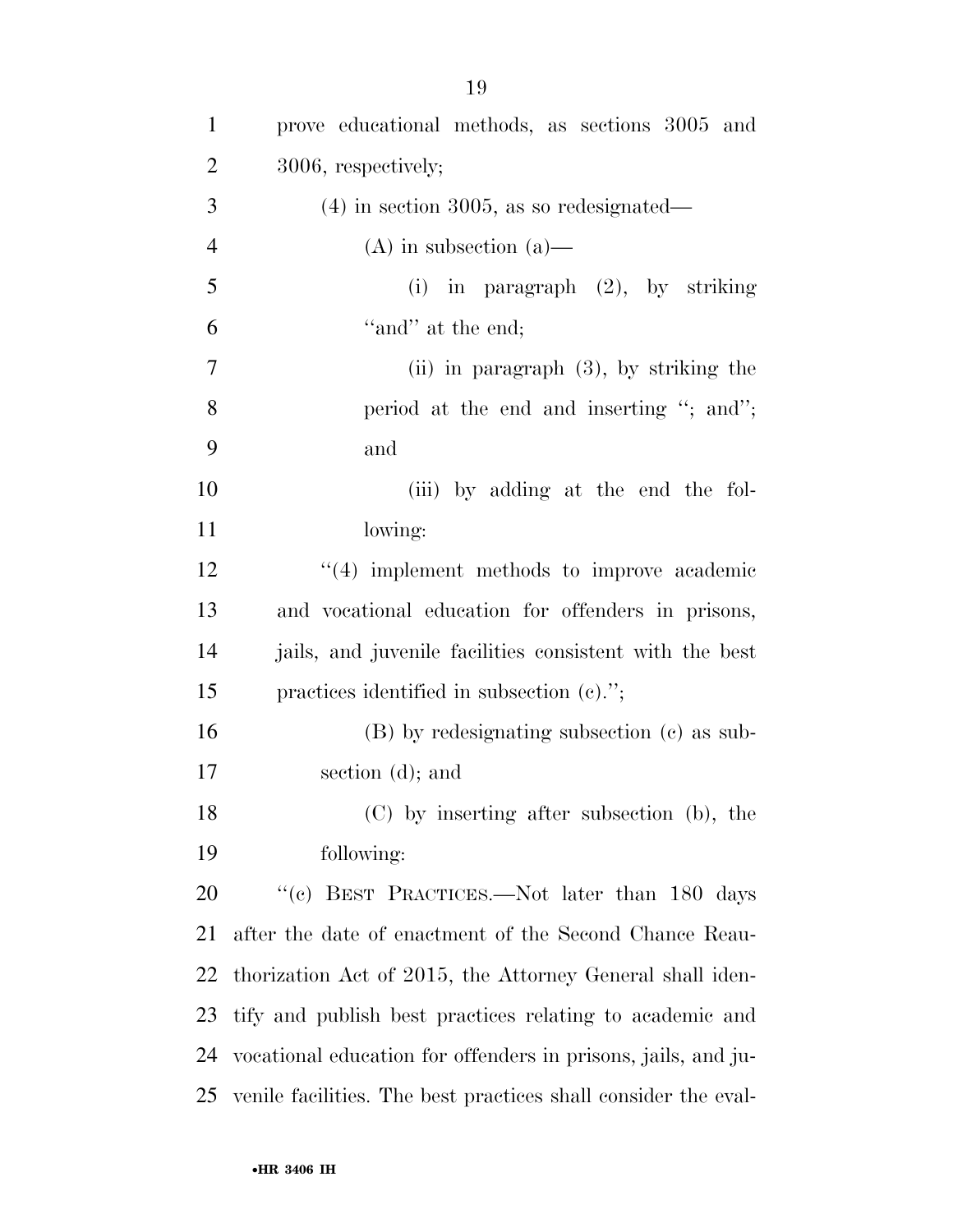uations performed and recommendations made under grants made under subsection (a) before the date of enact- ment of the Second Chance Reauthorization Act of 2015.''; and

 (5) in section 3006, as so redesignated, by striking ''to carry'' and all that follows through ''2010'' and inserting ''for each of fiscal years 2016, 2017, 2018, 2019, and 2020 for grants for purposes 9 described in section  $3005(a)(4)$ ".

 (d) CAREERS TRAINING DEMONSTRATION GRANTS.—Section 115 of the Second Chance Act of 2007 (42 U.S.C. 17511) is amended—

 (1) in the heading, by striking ''**TECHNOLOGY CAREERS**'' and inserting ''**CAREERS**'';

15 (2) in subsection (a)—

 (A) by striking ''and Indian'' and inserting 17 <sup>"</sup>nonprofit organizations, and Indian"; and

 (B) by striking ''technology career training to prisoners'' and inserting ''career training, in- cluding subsidized employment, when part of a training program, to prisoners and reentering youth and adults'';

23 (3) in subsection  $(b)$ —

 (A) by striking ''technology careers train-ing'';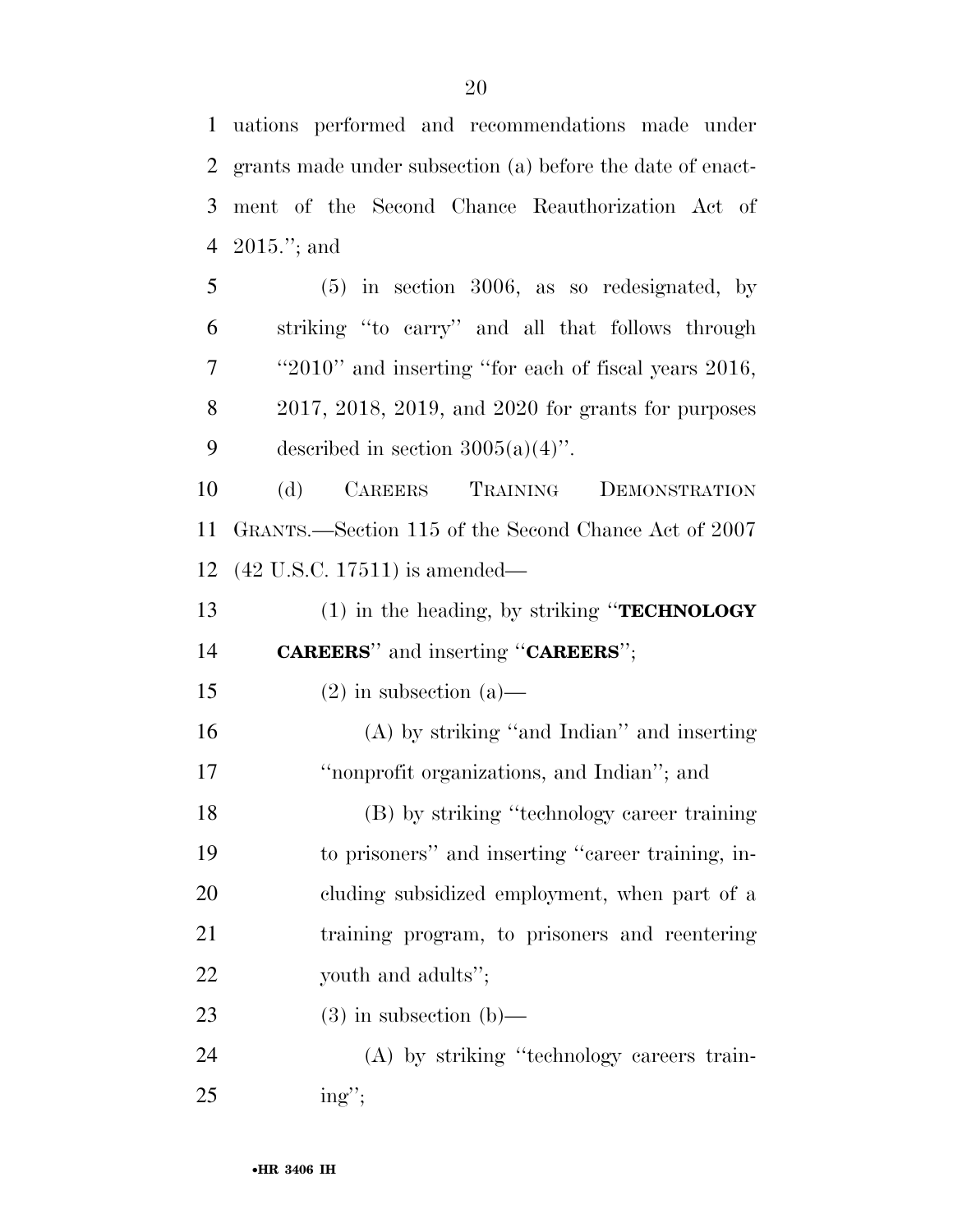| $\mathbf{1}$   | (B) by striking "technology-based"; and                    |
|----------------|------------------------------------------------------------|
| $\overline{2}$ | (C) by inserting ", as well as upon transi-                |
| 3              | tion and reentry into the community" after "fa-            |
| $\overline{4}$ | cility";                                                   |
| 5              | $(4)$ by striking subsection $(e)$ ;                       |
| 6              | $(5)$ by redesignating subsections $(c)$ and $(d)$ as      |
| 7              | subsections (d) and (e), respectively;                     |
| 8              | $(6)$ by inserting after subsection $(b)$ the fol-         |
| 9              | lowing:                                                    |
| 10             | "(c) PRIORITY CONSIDERATION.—Priority consider-            |
| 11             | ation shall be given to any application under this section |
| 12             | $that$ —                                                   |
| 13             | $``(1)$ provides assessment of local demand for            |
| 14             | employees in the geographic areas to which offenders       |
| 15             | are likely to return;                                      |
| 16             | "(2) conducts individualized reentry career                |
| 17             | planning upon the start of incarceration or post-re-       |
| 18             | lease employment planning for each offender served         |
| 19             | under the grant;                                           |
| 20             | $\cdot\cdot\cdot(3)$ demonstrates connections to employers |
| 21             | within the local community; or                             |
| 22             | "(4) tracks and monitors employment out-                   |
| 23             | comes."; and                                               |
| 24             | (7) by adding at the end the following:                    |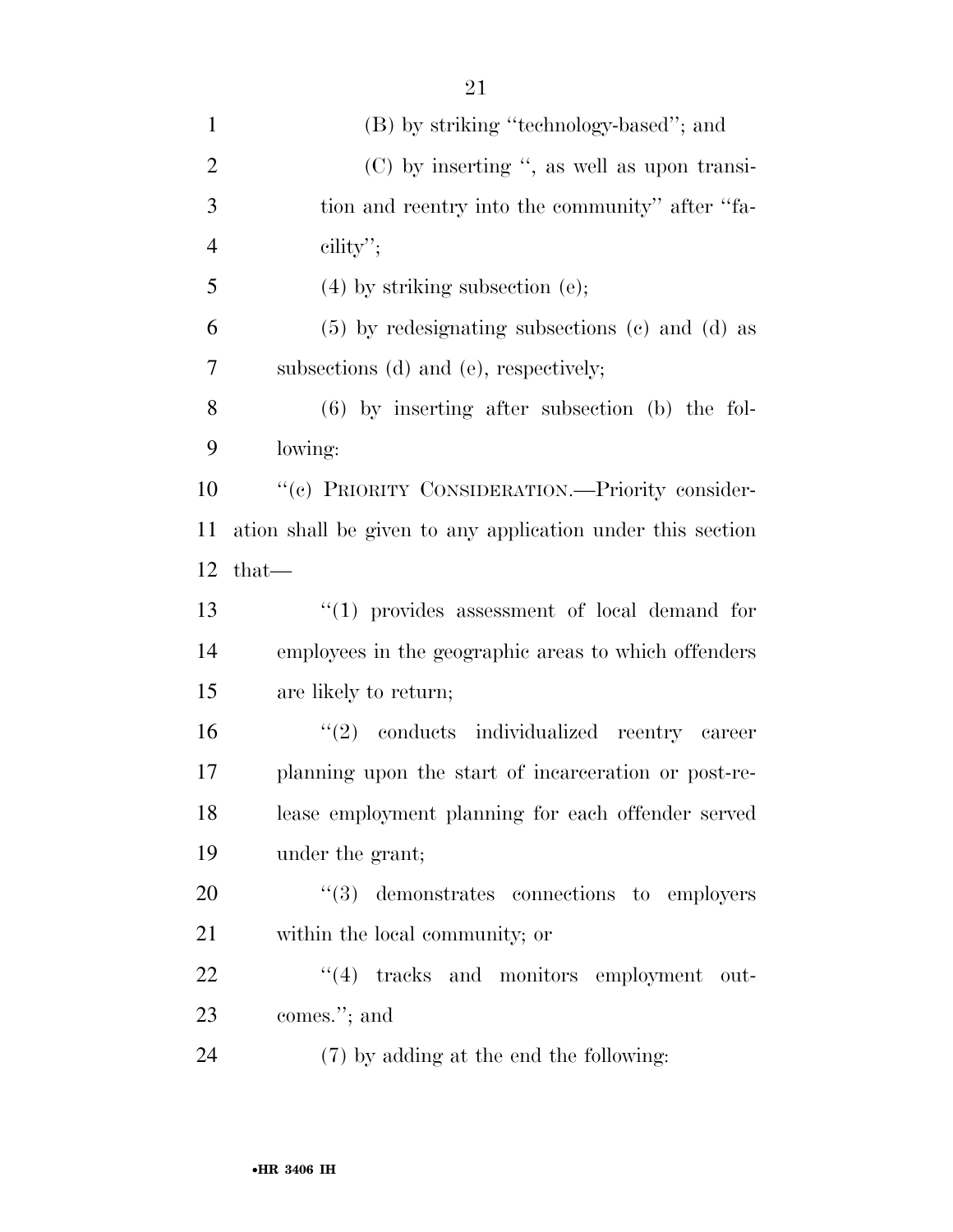''(f) AUTHORIZATION OF APPROPRIATIONS.—There are authorized to be appropriated to carry out this section \$10,000,000 for each of fiscal years 2016, 2017, 2018, 2019, and 2020.''.

 (e) OFFENDER REENTRY SUBSTANCE ABUSE AND CRIMINAL JUSTICE COLLABORATION PROGRAM.—Section 201(f)(1) of the Second Chance Act of 2007 (42 U.S.C. 8 17521(f)(1)) is amended to read as follows:

9 "(1) In GENERAL.—There are authorized to be appropriated to carry out this section \$15,000,000 for each of fiscal years 2016 through 2020.''.

 (f) COMMUNITY-BASED MENTORING AND TRANSI- TIONAL SERVICE GRANTS TO NONPROFIT ORGANIZA-TIONS.—

 (1) IN GENERAL.—Section 211 of the Second Chance Act of 2007 (42 U.S.C. 17531) is amend-ed—

 (A) in the header, by striking ''**MEN- TORING GRANTS TO NONPROFIT ORGANI- ZATIONS**'' and inserting ''**COMMUNITY- BASED MENTORING AND TRANSITIONAL SERVICE GRANTS TO NONPROFIT ORGANI-ZATIONS**'';

 (B) in subsection (a), by striking ''men-25 toring and other":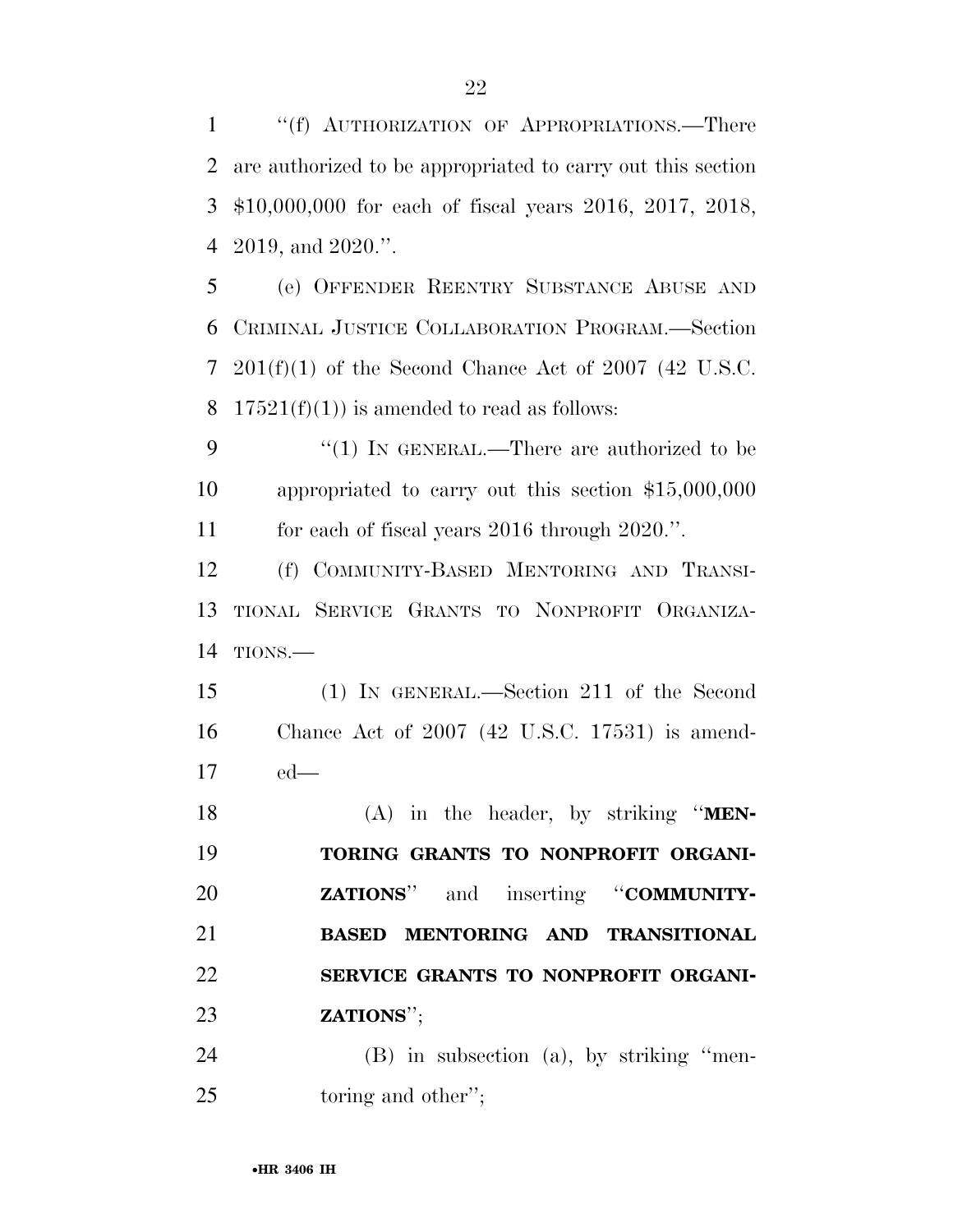| $\mathbf{1}$   | (C) in subsection (b), by striking para-                                |
|----------------|-------------------------------------------------------------------------|
| $\overline{2}$ | $graph (2)$ and inserting the following:                                |
| 3              | $(2)$ transitional services to assist in the re-                        |
| $\overline{4}$ | integration of offenders into the community, includ-                    |
| 5              | $ing$ —                                                                 |
| 6              | "(A) educational, literacy, and vocational,                             |
| 7              | services and the Transitional Jobs strategy;                            |
| 8              | $\cdot$ <sup>"</sup> (B) substance abuse treatment and serv-            |
| 9              | ices;                                                                   |
| 10             | "(C) coordinated supervision and com-                                   |
| 11             | prehensive services for offenders, including                            |
| 12             | housing and mental and physical health care;                            |
| 13             | $\lq\lq$ (D) family services; and                                       |
| 14             | $\lq\lq$ (E) validated assessment tools to assess                       |
| 15             | the risk factors of returning inmates; and"; and                        |
| 16             | $(D)$ in subsection $(f)$ , by striking "this sec-                      |
| 17             | tion" and all that follows and inserting the fol-                       |
| 18             | lowing: "this section $$15,000,000$ for each of                         |
| 19             | fiscal years $2016$ through $2020$ .".                                  |
| 20             | (2) TABLE OF CONTENTS AMENDMENT.—The                                    |
| 21             | table of contents in section 2 of the Second Chance                     |
| 22             | Act of $2007$ (42 U.S.C. 17501 note) is amended by                      |
| 23             | striking the item relating to section 211 and insert-                   |
| 24             | ing the following:                                                      |
|                | "Sec. 211. Community-based mentoring and transitional service grants.". |
| 25             | $(g)$ DEFINITIONS.—                                                     |

•**HR 3406 IH**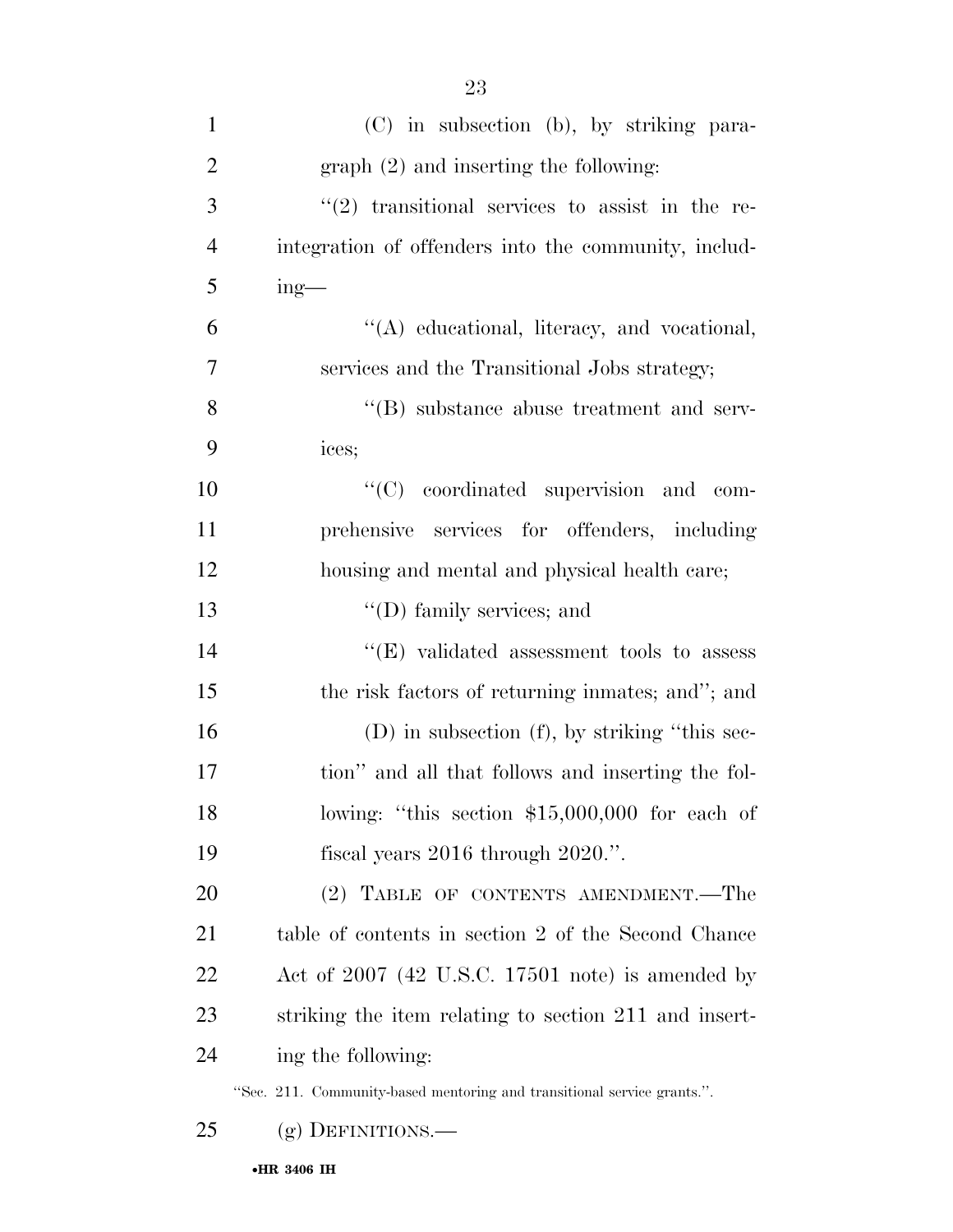| $\mathbf{1}$   | (1) IN GENERAL.—Section 4 of the Second                        |
|----------------|----------------------------------------------------------------|
| $\overline{2}$ | Chance Act of $2007$ (42 U.S.C. 17502) is amended              |
| 3              | to read as follows:                                            |
| $\overline{4}$ | "SEC. 4. DEFINITIONS.                                          |
| 5              | "In this Act-                                                  |
| 6              | $"(1)$ the term 'exoneree' means an individual                 |
| 7              | $who$ —                                                        |
| 8              | "(A) has been convicted of a Federal, trib-                    |
| 9              | al, or State offense that is punishable by a term              |
| 10             | of imprisonment of more than 1 year;                           |
| 11             | $\lq\lq (B)$ has served a term of imprisonment                 |
| 12             | for not less than 6 months in a Federal, tribal,               |
| 13             | or State prison or correctional facility as a re-              |
| 14             | sult of the conviction described in subparagraph               |
| 15             | $(A);$ and                                                     |
| 16             | "(C) has been determined to be factually                       |
| 17             | innocent of the offense described in subpara-                  |
| 18             | graph(A);                                                      |
| 19             | $\lq(2)$ the term 'Indian tribe' has the meaning               |
| 20             | given in section 901 of title I of the Omnibus Crime           |
| 21             | Control and Safe Streets Act of 1968 (42 U.S.C.                |
| 22             | 3791);                                                         |
| 23             | $\cdot\cdot\cdot(3)$ the term 'offender' includes an exoneree; |
| 24             | and                                                            |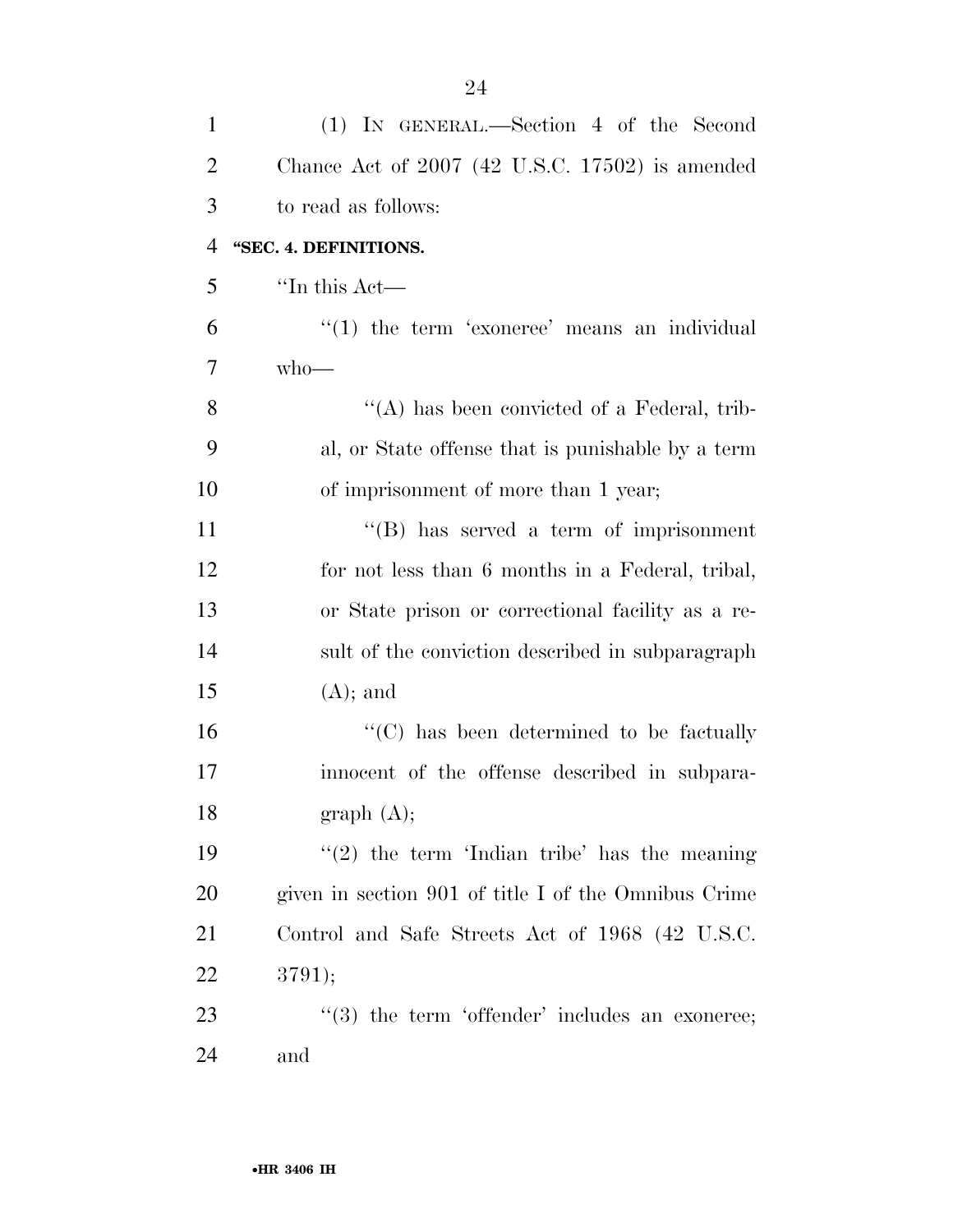| $\mathbf{1}$   | $\lq(4)$ the term 'Transitional Jobs strategy'    |
|----------------|---------------------------------------------------|
| 2              | means an employment strategy for youth and adults |
| 3              | who are chronically unemployed or those that have |
| $\overline{4}$ | barriers to employment that—                      |
| 5              | $\lq\lq$ is conducted by State, tribal, and       |
| 6              | local governments, State, tribal, and local work- |
| 7              | force boards, and nonprofit organizations;        |
| 8              | "(B) provides time-limited employment             |

 using individual placements, team placements, and social enterprise placements, without dis-11 placing existing employees;

 $\langle ^{\prime}(C) \rangle$  pays wages in accordance with appli- cable law, but in no event less than the higher 14 of the rate specified in section  $6(a)(1)$  of the Fair Labor Standards Act of 1938 (29 U.S.C.  $16 \qquad \qquad 206(a)(1)$  or the applicable State or local min- imum wage law, which are subsidized, in whole or in part, by public funds;

 ''(D) combines time-limited employment with activities that promote skill development, remove barriers to employment, and lead to un- subsidized employment such as a thorough ori- entation and individual assessment, job readi- ness and life skills training, case management and supportive services, adult education and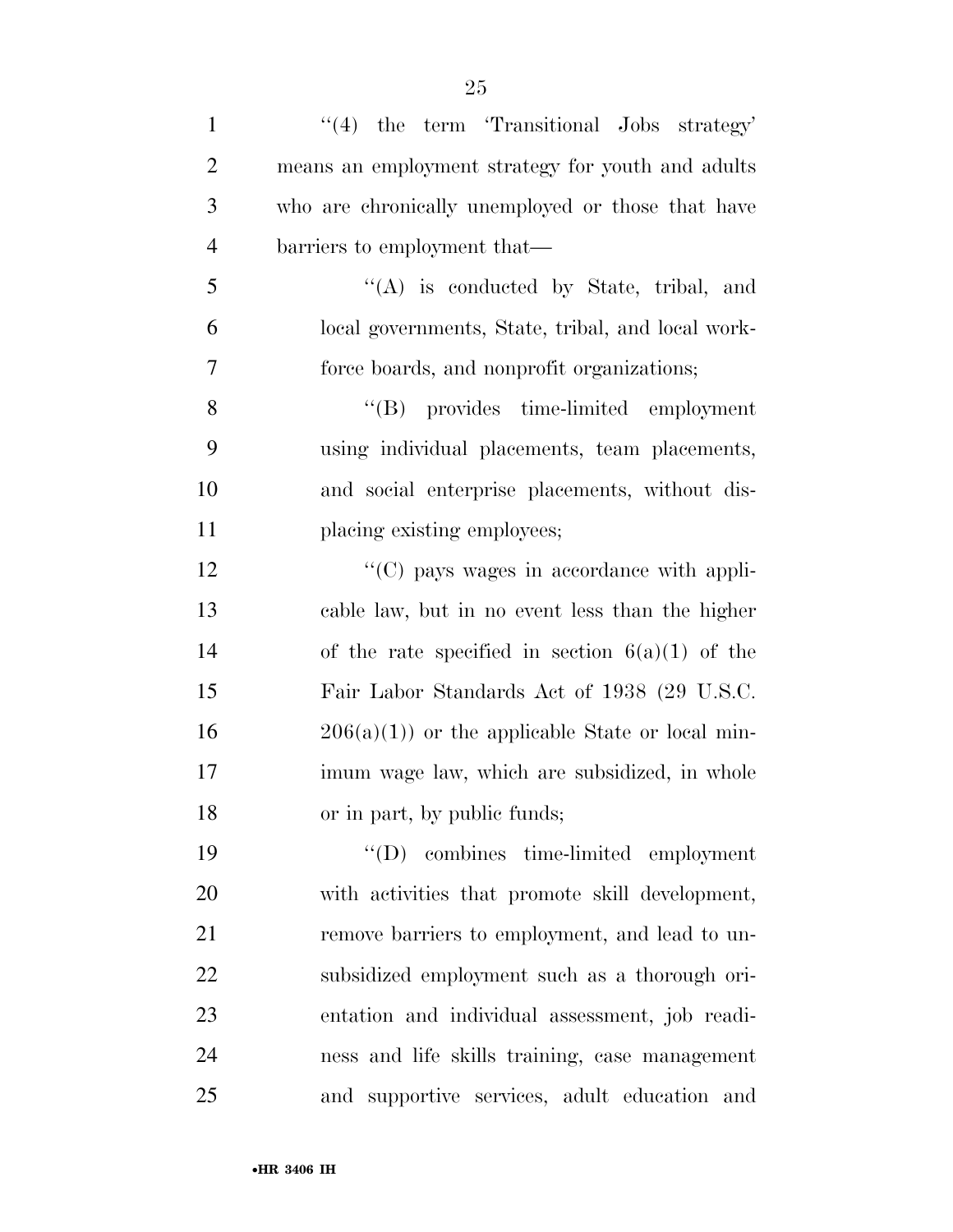| $\mathbf{1}$   | training, child support-related services, job re-                 |
|----------------|-------------------------------------------------------------------|
| $\overline{2}$ | tention support and incentives, and other simi-                   |
| 3              | lar activities;                                                   |
| $\overline{4}$ | "(E) places participants into unsubsidized                        |
| 5              | employment; and                                                   |
| 6              | $\lq\lq(F)$ provides job retention, re-employment                 |
| $\overline{7}$ | services, and continuing and vocational edu-                      |
| 8              | cation to ensure continuing participation in un-                  |
| 9              | subsidized employment and identification of op-                   |
| 10             | portunities for advancement.".                                    |
| 11             | (2) TABLE OF CONTENTS AMENDMENT.—The                              |
| 12             | table of contents in section 2 of the Second Chance               |
| 13             | Act of $2007$ (42 U.S.C. 17501 note) is amended by                |
| 14             | striking the item relating to section 4 and inserting             |
| 15             | the following:                                                    |
|                | "Sec. 4. Definitions.".                                           |
| 16             | (h) EXTENSION OF THE LENGTH OF SECTION 2976                       |
|                | 17 GRANTS.—Section 6(1) of the Second Chance Act of 2007          |
| 18             | $(42 \text{ U.S.C. } 17504(1))$ is amended by inserting "or under |
| 19             | section 2976 of the Omnibus Crime Control and Safe                |
| 20             | Streets Act of 1968 (42 U.S.C. 3797w)" after "and 212".           |
| 21             | SEC. 3. AUDIT AND ACCOUNTABILITY OF GRANTEES.                     |
| 22             | (a) DEFINITIONS.—In this section—                                 |
| 23             | (1) the term "covered grant program" means                        |
| 24             | grants awarded under section 115, 201, or 211 of                  |
|                |                                                                   |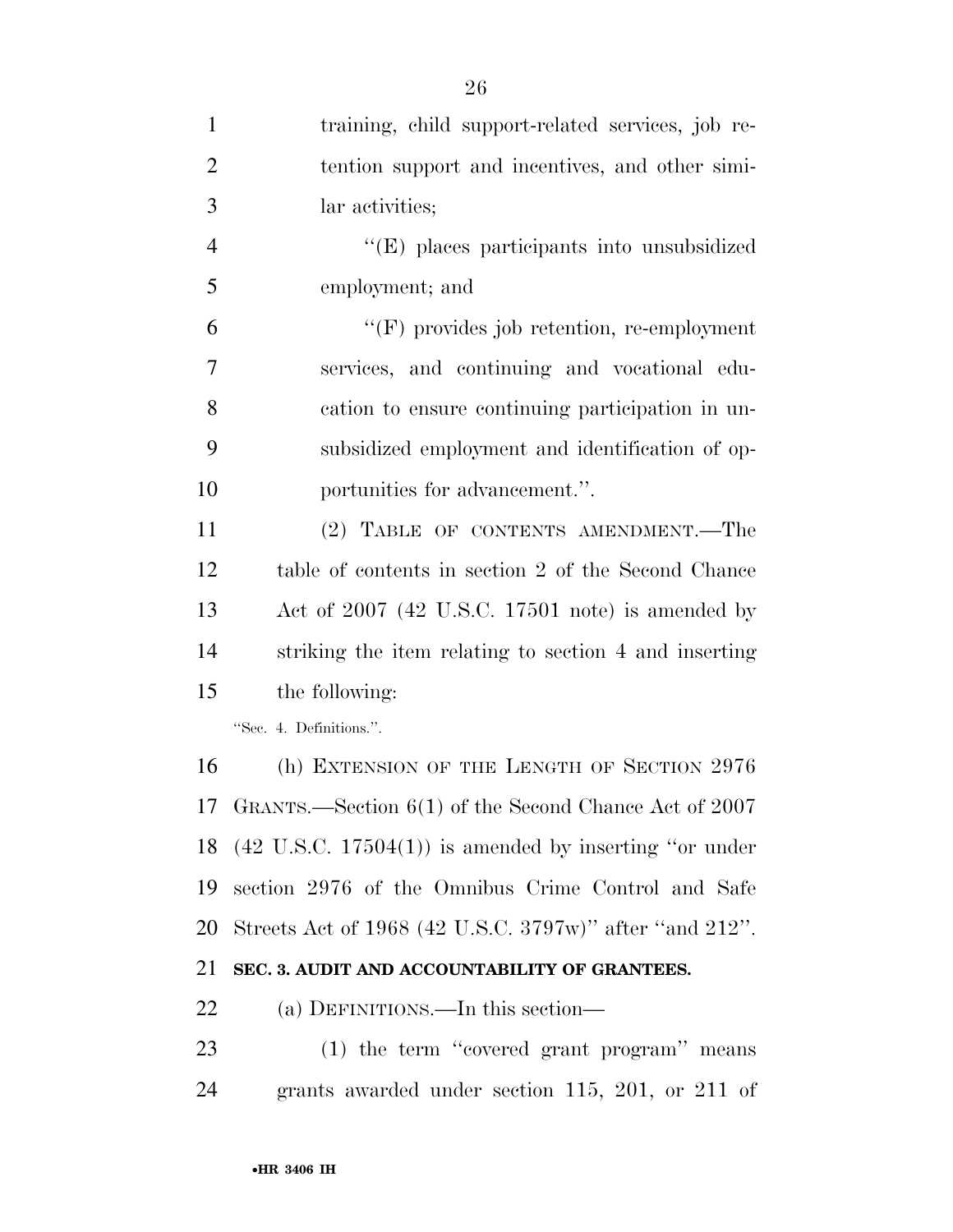the Second Chance Act of 2007 (42 U.S.C. 17511,  $2 \qquad 17521, \text{ and } 17531$ ;

 (2) the term ''covered grantee'' means a recipi-ent of a grant from a covered grant program;

 (3) the term ''nonprofit'', when used with re- spect to an organization, means an organization that 7 is described in section  $501(c)(3)$  of the Internal Rev- enue Code of 1986, and is exempt from taxation under section 501(a) of such code; and

 (4) the term ''unresolved audit finding'' means an audit report finding in a final audit report of the Inspector General of the Department of Justice that a covered grantee has used grant funds awarded to that grantee under a covered grant program for an unauthorized expenditure or otherwise unallowable cost that is not closed or resolved during a 12-month period prior to the date on which the final audit re-port is issued.

 (b) AUDIT REQUIREMENT.—Beginning in fiscal year 2016, and annually thereafter, the Inspector General of the Department of Justice shall conduct audits of covered grantees to prevent waste, fraud, and abuse of funds awarded under covered grant programs. The Inspector General shall determine the appropriate number of cov-ered grantees to be audited each year.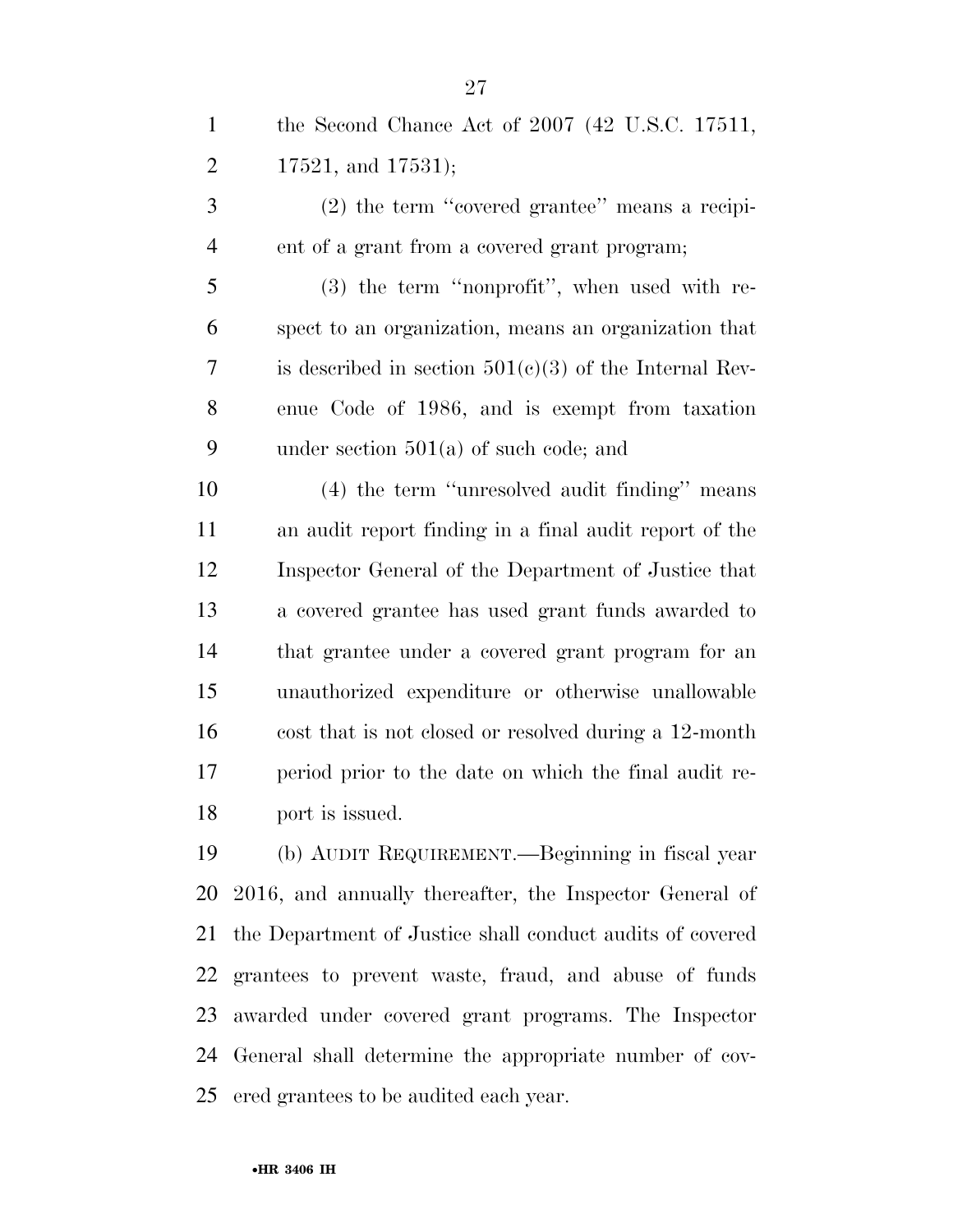(c) MANDATORY EXCLUSION.—A grantee that is found to have an unresolved audit finding under an audit conducted under subsection (b) may not receive grant funds under a covered grant program in the fiscal year following the fiscal year to which the finding relates.

 (d) REIMBURSEMENT.—If a covered grantee is awarded funds under the covered grant program from which it received a grant award during the one-fiscal year period during which the covered grantee is ineligible for an allocation of grant funds under subsection (c), the At-torney General shall—

 (1) deposit into the General Fund of the Treas- ury an amount that is equal to the amount of the grant funds that were improperly awarded to the covered grantee; and

 (2) seek to recoup the costs of the repayment to the Fund from the covered grantee that was im-properly awarded the grant funds.

 (e) PRIORITY OF GRANT AWARDS.—The Attorney General, in awarding grants under a covered grant pro- gram shall give priority to eligible entities that during the 2-year period preceding the application for a grant have not been found to have an unresolved audit finding.

(f) NONPROFIT REQUIREMENTS.—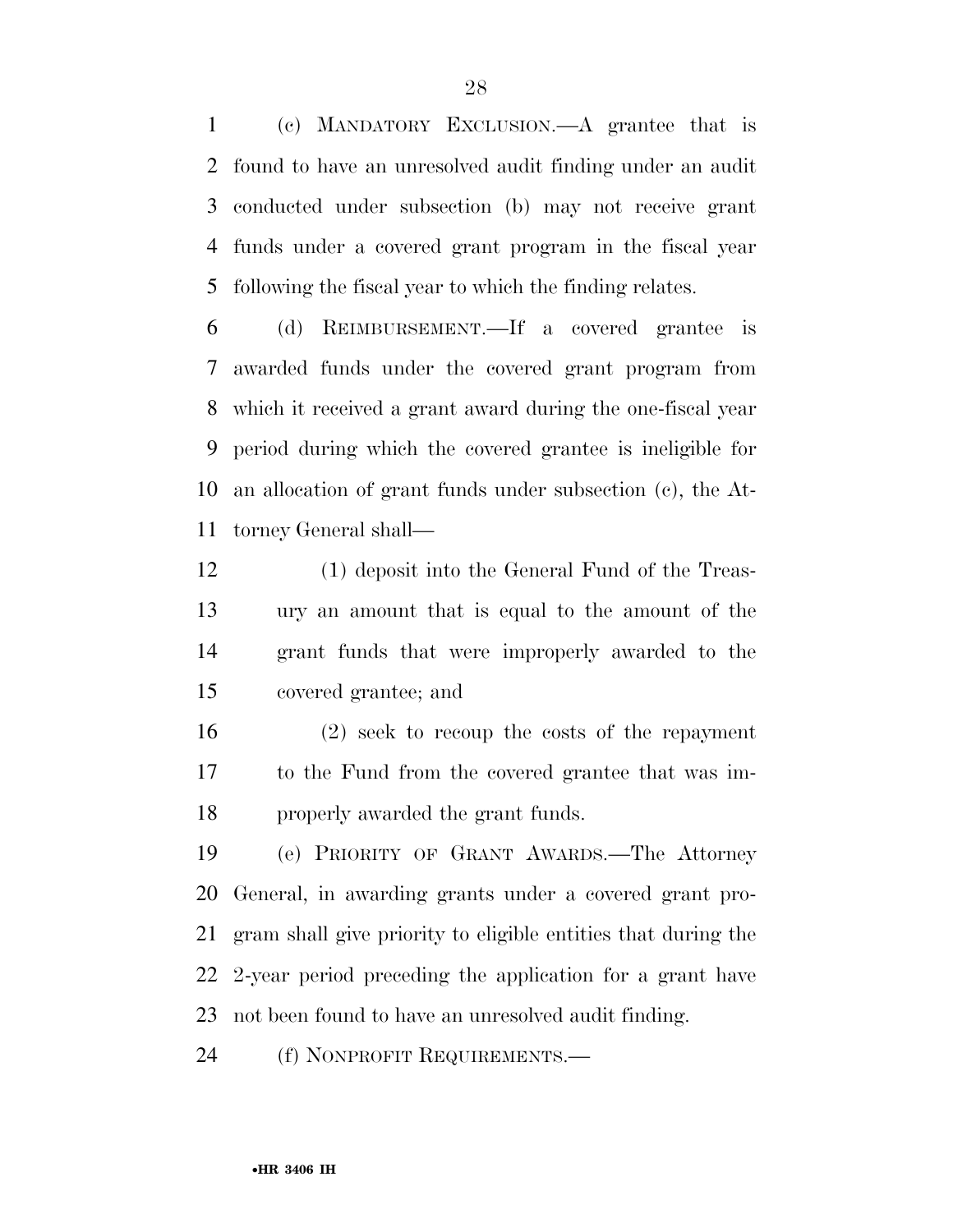| $\mathbf{1}$   | (1) PROHIBITION.—A nonprofit organization                |
|----------------|----------------------------------------------------------|
| $\overline{2}$ | that holds money in offshore accounts for the pur-       |
| 3              | pose of avoiding the tax described in section $511(a)$   |
| $\overline{4}$ | of the Internal Revenue Code of 1986, shall not be       |
| 5              | eligible to receive, directly or indirectly, any funds   |
| 6              | from a covered grant program.                            |
| 7              | (2) DISCLOSURE.—Each nonprofit organization              |
| 8              | that is a covered grantee shall disclose in its applica- |
| 9              | tion for such a grant, as a condition of receipt of      |
| 10             | such a grant, the compensation of its officers, direc-   |
| 11             | tors, and trustees. Such disclosure shall include a      |
| 12             | description of the criteria relied on to determine       |
| 13             | such compensation.                                       |
| 14             | (g) PROHIBITION ON LOBBYING ACTIVITY.                    |
| 15             | (1) IN GENERAL.—Amounts made available                   |
| 16             | under a covered grant program may not be used by         |
| 17             | any covered grantee to-                                  |
| 18             | (A) lobby any representative of the Depart-              |
| 19             | ment of Justice regarding the award of grant             |
| 20             | funding; or                                              |
| 21             | (B) lobby any representative of the Federal              |
| 22             | Government or a State, local, or tribal govern-          |
| 23             | ment regarding the award of grant funding.               |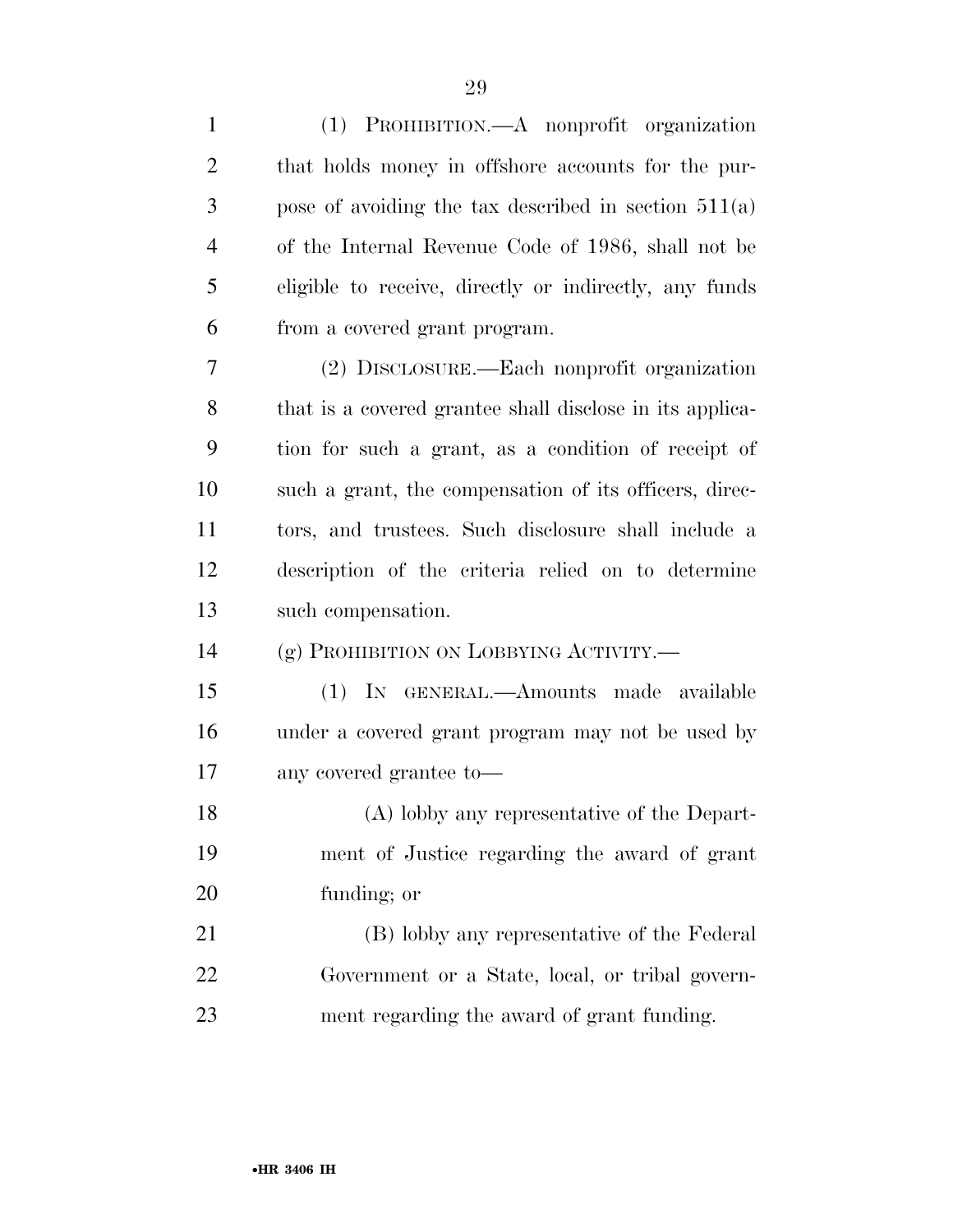| $\mathbf{1}$   | (2) PENALTY.—If the Attorney General deter-             |
|----------------|---------------------------------------------------------|
| $\overline{2}$ | mines that a covered grantee has violated paragraph     |
| 3              | $(1)$ , the Attorney General shall—                     |
| $\overline{4}$ | (A) require the covered grantee to repay                |
| 5              | the grant in full; and                                  |
| 6              | (B) prohibit the covered grantee from re-               |
| 7              | ceiving a grant under the covered grant pro-            |
| 8              | gram from which it received a grant award dur-          |
| 9              | ing at least the 5-year period beginning on the         |
| 10             | date of such violation.                                 |
| 11             | SEC. 4. FEDERAL REENTRY IMPROVEMENTS.                   |
| 12             | (a) RESPONSIBLE REINTEGRATION OF OFFEND-                |
| 13             | ERS.—Section 212 of the Second Chance Act of 2007 (42)  |
| 14             | U.S.C. $17532$ ) is repealed.                           |
| 15             | (b) FEDERAL PRISONER REENTRY INITIATIVE.                |
| 16             | Section 231 of the Second Chance Act of 2007 (42 U.S.C. |
| 17             | $17541$ ) is amended—                                   |
| 18             | $(1)$ in subsection $(g)$ —                             |
| 19             | $(A)$ in paragraph $(3)$ , by striking "carried         |
| <b>20</b>      | out during fiscal years 2009 and 2010" and in-          |
| 21             | serting "carried out during fiscal years 2016           |
| 22             | through $2020$ "; and                                   |
| 23             | (B) in paragraph $(5)(A)(ii)$ , by striking             |
| 24             | "the greater of $10$ years or";                         |
| 25             | $(2)$ by striking subsection $(h)$ ;                    |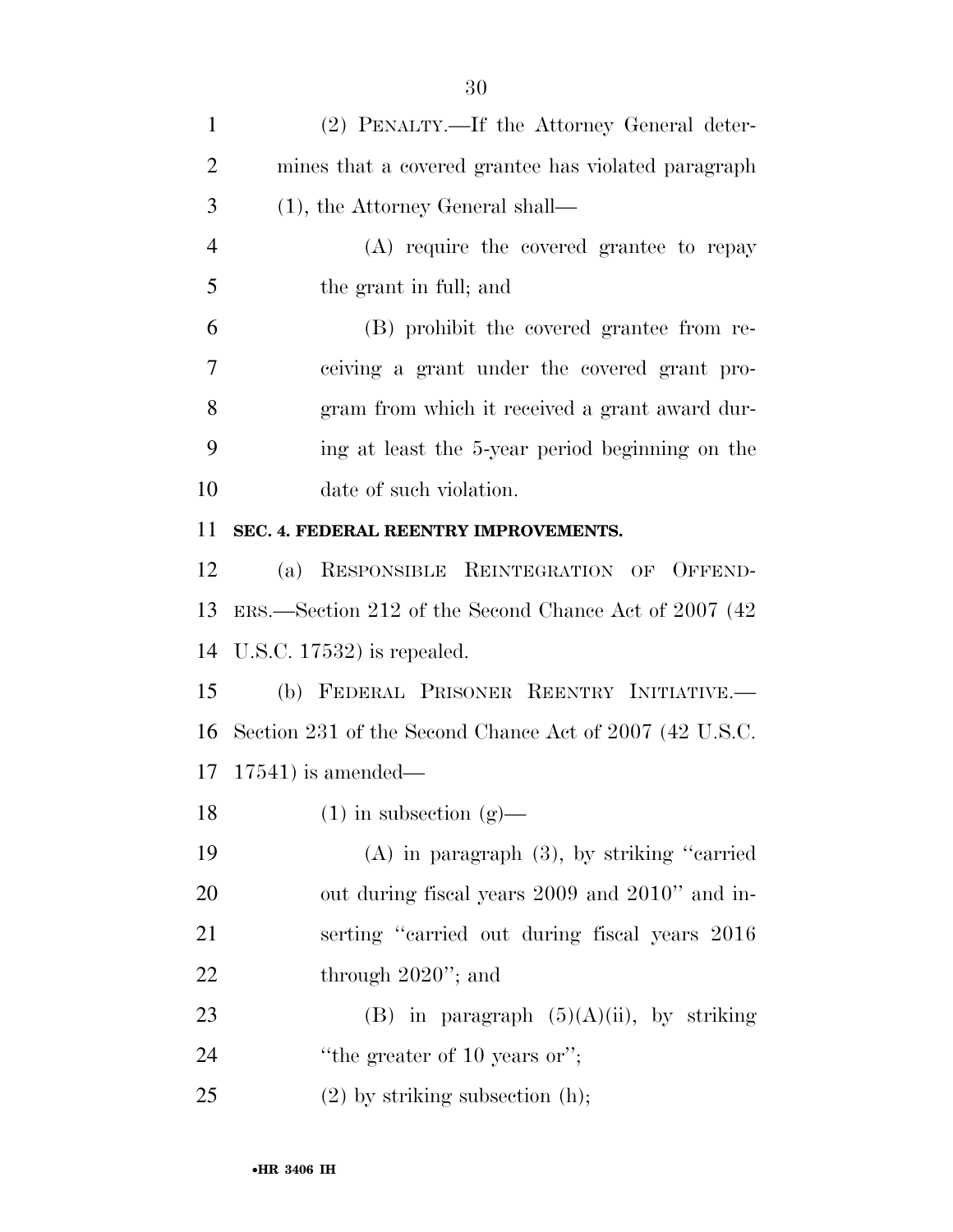(3) by redesignating subsection (i) as subsection 2 (h); and

 (4) in subsection (h), as so redesignated, by striking ''2009 and 2010'' and inserting ''2016 through 2020''.

 (c) ENHANCING REPORTING REQUIREMENTS PER- TAINING TO COMMUNITY CORRECTIONS.—Section 3624(c) of title 18, United States Code, is amended—

 (1) in paragraph (5), in the second sentence, by inserting '', and number of prisoners not being placed in community corrections facilities for each reason set forth'' before '', and any other informa-tion''; and

 (2) in paragraph (6), by striking ''the Second Chance Act of 2007'' and inserting ''the Second Chance Reauthorization Act of 2015''.

 (d) TERMINATION OF STUDY ON EFFECTIVENESS OF DEPOT NALTREXONE FOR HEROIN ADDICTION.—Section 244 of the Second Chance Act of 2007 (42 U.S.C. 17554) is repealed.

 (e) AUTHORIZATION OF APPROPRIATIONS FOR RE- SEARCH.—Section 245 of the Second Chance Act of 2007 (42 U.S.C. 17555) is amended—

 (1) by striking ''243, and 244'' and inserting ''and 243''; and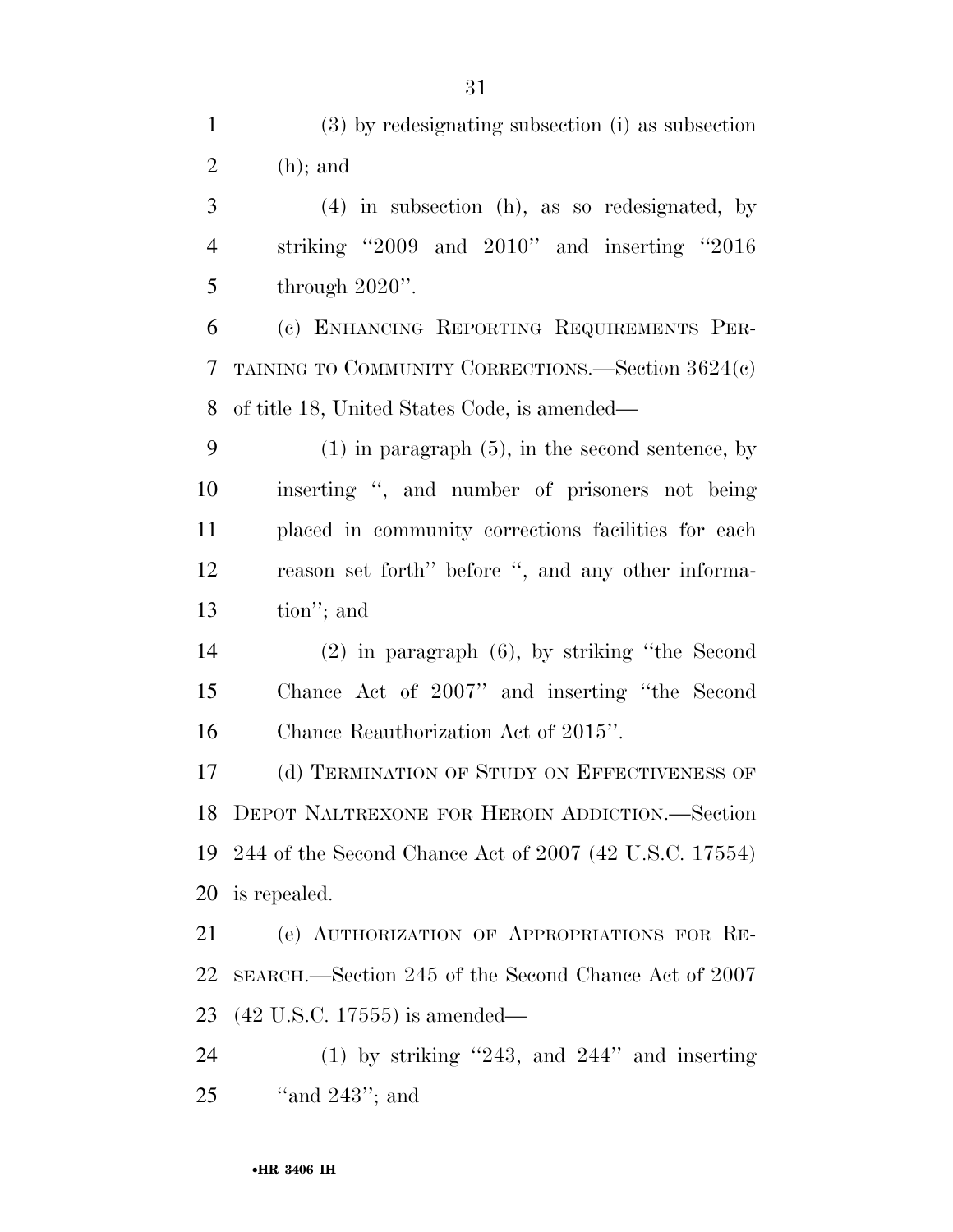| $\mathbf{1}$   | $(2)$ by striking "\$10,000,000 for each of the         |
|----------------|---------------------------------------------------------|
| $\overline{2}$ | fiscal years 2009 and 2010" and inserting               |
| 3              | " $$5,000,000$ for each of the fiscal years 2016, 2017, |
| $\overline{4}$ | $2018$ , $2019$ , and $2020$ ".                         |
| 5              | (f) FEDERAL PRISONER RECIDIVISM REDUCTION               |
| 6              | PROGRAMMING ENHANCEMENT.-                               |
| 7              | $(1)$ IN GENERAL.—Section 3621 of title 18,             |
| 8              | United States Code, is amended—                         |
| 9              | $(A)$ by redesignating subsection $(g)$ as sub-         |
| 10             | section (h); and                                        |
| 11             | (B) by inserting after subsection (f) the               |
| 12             | following:                                              |
| 13             | "(g) PARTNERSHIPS TO EXPAND ACCESS TO RE-               |
| 14             | ENTRY PROGRAMS PROVEN TO REDUCE RECIDIVISM.             |
| 15             | "(1) DEFINITION.—The term 'demonstrated to              |
| 16             | reduce recidivism' means that the Director of Bu-       |
| 17             | reau of Prisons has determined that appropriate re-     |
| 18             | search has been conducted and has validated the ef-     |
| 19             | fectiveness of the type of program on recidivism.       |
| 20             | $``(2)$ ELIGIBILITY FOR RECIDIVISM REDUCTION            |
| 21             | PARTNERSHIP.—A faith-based or community-based           |
| 22             | nonprofit organization that provides mentoring or       |
|                |                                                         |
| 23             | other programs that have been demonstrated to re-       |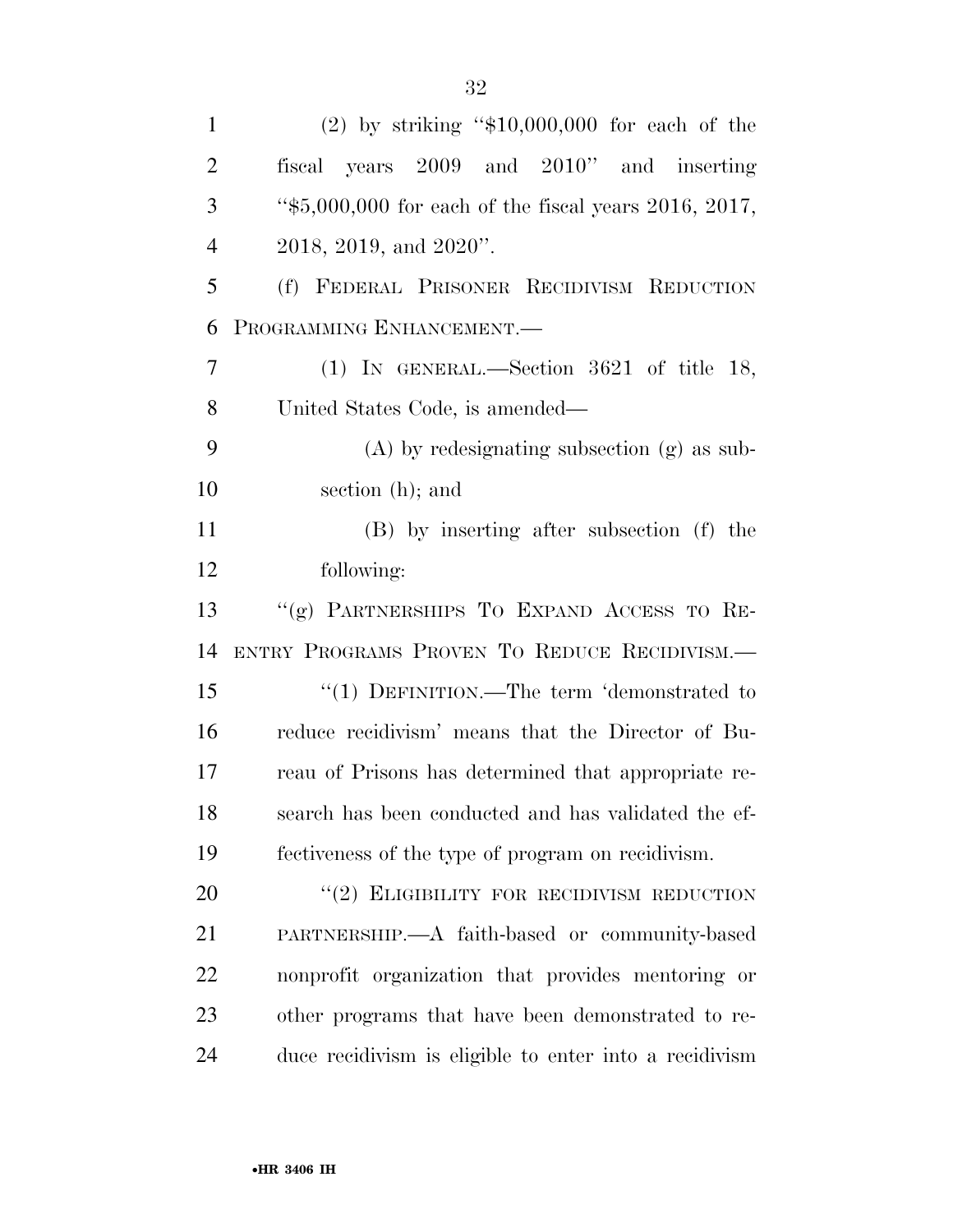| $\mathbf{1}$   | reduction partnership with a prison or community-      |
|----------------|--------------------------------------------------------|
| $\overline{2}$ | based facility operated by the Bureau of Prisons.      |
| 3              | $``(3)$ RECIDIVISM REDUCTION PARTNERSHIPS.—            |
| $\overline{4}$ | The Director of the Bureau of Prisons shall develop    |
| 5              | policies to require wardens of prisons and commu-      |
| 6              | nity-based facilities to enter into recidivism reduc-  |
| 7              | tion partnerships with faith-based and community-      |
| 8              | based nonprofit organizations that are willing to pro- |
| 9              | vide, on a volunteer basis, programs described in      |
| 10             | paragraph $(2)$ .                                      |
| 11             | "(4) REPORTING REQUIREMENT.—The Director               |
| 12             | of the Bureau of Prisons shall submit to Congress      |
| 13             | an annual report on the last day of each fiscal year   |
| 14             | that-                                                  |
| 15             | $\lq\lq$ details, for each prison and commu-           |
| 16             | nity-based facility for the fiscal year just           |
| 17             | ended-                                                 |
| 18             | "(i) the number of recidivism reduc-                   |
| 19             | tion partnerships under this section that              |
| 20             | were in effect;                                        |
| 21             | "(ii) the number of volunteers that                    |
| 22             | provided recidivism reduction program-                 |
| 23             | ming; and                                              |
| 24             | "(iii) the number of recidivism reduc-                 |
| 25             | tion programming hours provided; and                   |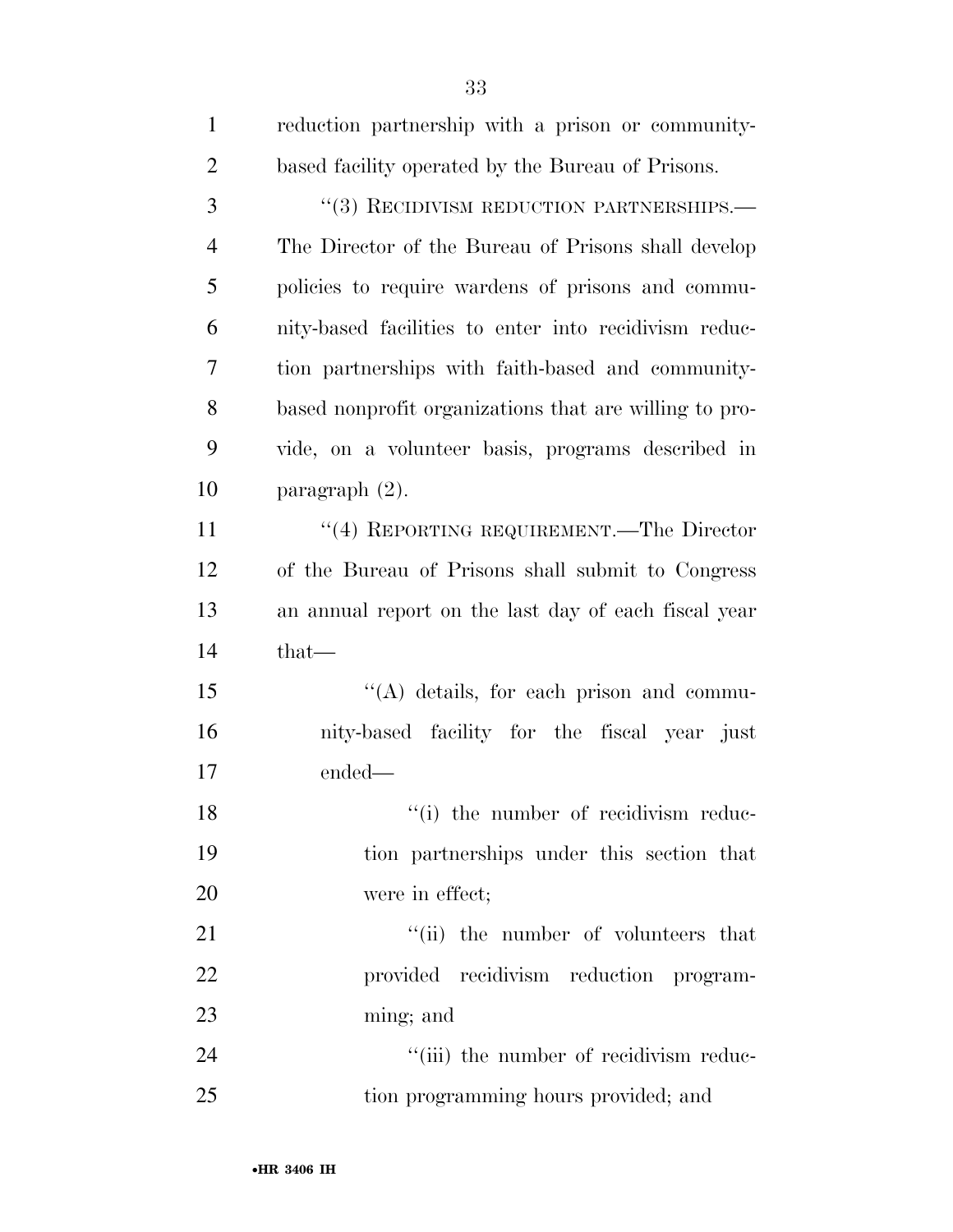| $\mathbf{1}$   | "(B) explains any disparities between fa-                    |
|----------------|--------------------------------------------------------------|
| $\overline{2}$ | cilities in the numbers reported under subpara-              |
| 3              | graph $(A)$ .".                                              |
| $\overline{4}$ | (2) EFFECTIVE DATE.—The amendments made                      |
| 5              | by paragraph (1) shall take effect 180 days after the        |
| 6              | date of enactment of this Act.                               |
| 7              | $(g)$ REPEALS.—                                              |
| 8              | $(1)$ Section 2978 of title I of the Omnibus                 |
| 9              | Crime Control and Safe Streets Act of 1968 (42               |
| 10             | U.S.C. $3797w-2$ is repealed.                                |
| 11             | (2) Part CC of title I of the Omnibus Crime                  |
| 12             | Control and Safe Streets Act of 1968 (42 U.S.C.              |
| 13             | $3797q$ et seq.) is repealed.                                |
| 14             | SEC. 5. FEDERAL INTERAGENCY REENTRY COORDINATION.            |
| 15             | (a) REENTRY COORDINATION.—The Attorney Gen-                  |
| 16             | eral, in consultation with the Secretary of Housing and      |
| 17             | Urban Development, the Secretary of Labor, the Secretary     |
| 18             | of Education, the Secretary of Health and Human Serv-        |
| 19             | ices, the Secretary of Veterans Affairs, the Secretary of    |
| 20             | Agriculture, and the heads of such other agencies of the     |
| 21             | Federal Government as the Attorney General considers         |
| 22             | appropriate, and in collaboration with interested persons,   |
| 23             | service providers, nonprofit organizations, and State, trib- |
| 24             | al, and local governments, shall coordinate on Federal pro-  |
| 25             | grams, policies, and activities relating to the reentry of   |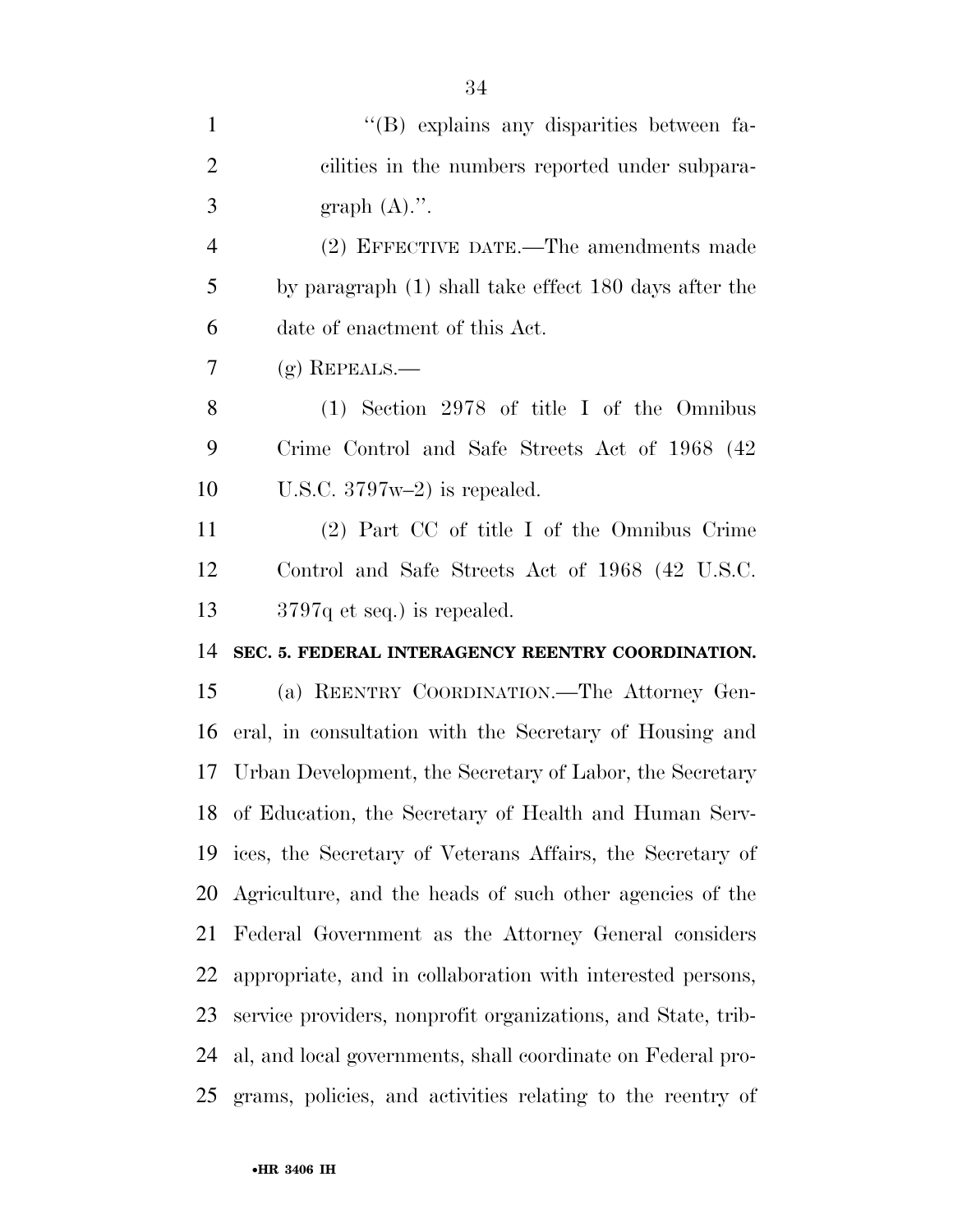individuals returning from incarceration to the commu- nity, with an emphasis on evidence-based practices and protection against duplication of services.

 (b) REPORT.—Not later than 2 years after the date of the enactment of this Act, the Attorney General, in con- sultation with the Secretaries listed in subsection (a), shall submit to Congress a report summarizing the achieve- ments under subsection (a), and including recommenda- tions for Congress that would further reduce barriers to successful reentry.

### **SEC. 6. CONFERENCE EXPENDITURES.**

 (a) LIMITATION.—No amounts authorized to be ap- propriated to the Department of Justice under this Act, or any amendments made by this Act, may be used by the Attorney General, or by any individual or organization awarded discretionary funds under this Act, or any amendments made by this Act, to host or support any ex- penditure for conferences that uses more than \$20,000 in Department funds, unless the Deputy Attorney General or such Assistant Attorney Generals, Directors, or prin- cipal deputies as the Deputy Attorney General may des- ignate, provides prior written authorization that the funds may be expended to host a conference. A conference that uses more than \$20,000 in such funds, but less than an average of \$500 in such funds for each attendee of the